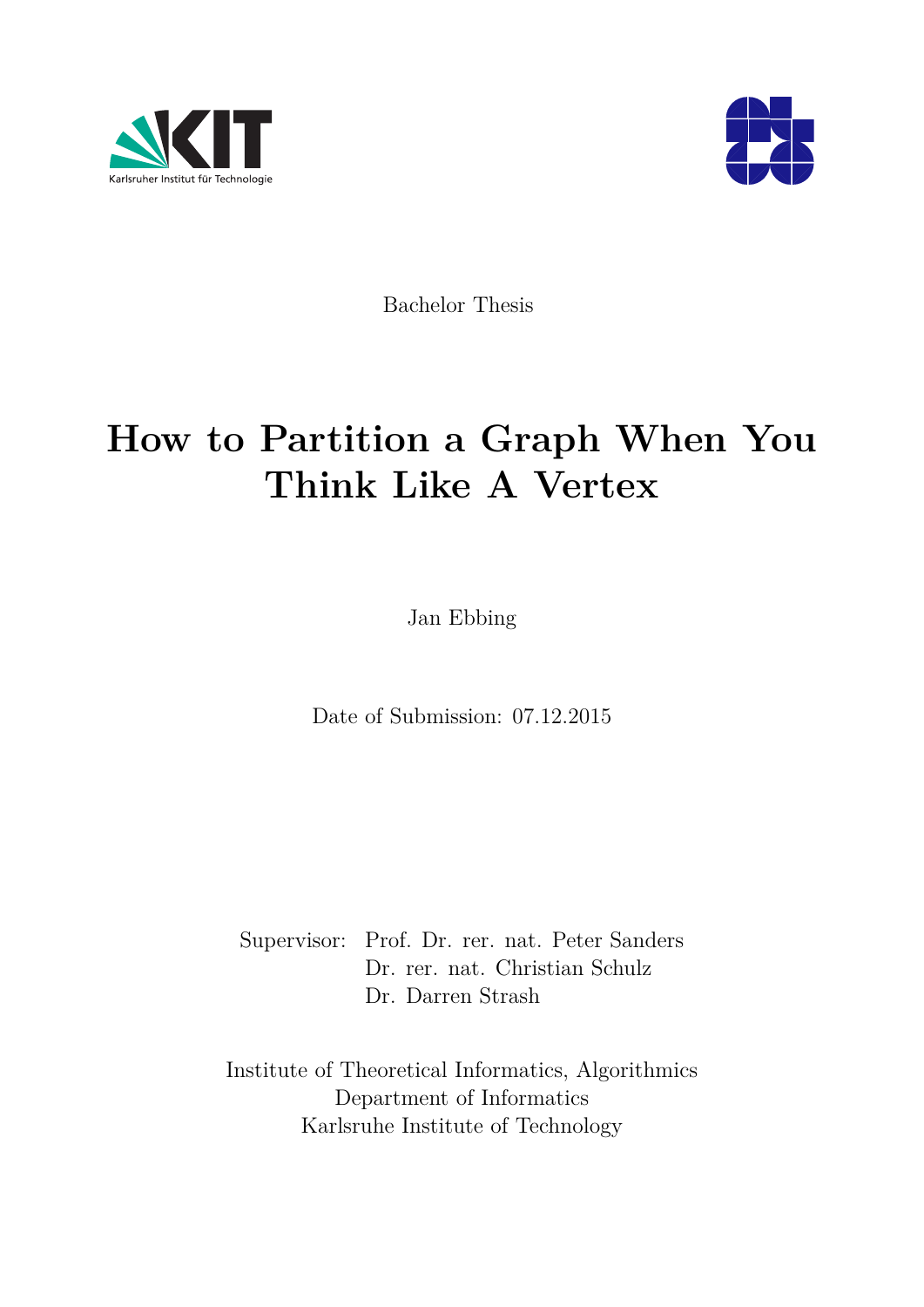Ort, Datum

Hiermit versichere ich, dass ich diese Arbeit selbständig verfasst und keine anderen als die angegebenen Quellen und Hilfsmittel benutzt, die wörtlich oder inhaltlich übernommenen Stellen als solche kenntlich gemacht und die Satzung des Karlsruher Instituts für Technologie zur Sicherung guter wissenschaftlicher Praxis in der jeweils gültigen Fassung beachtet habe.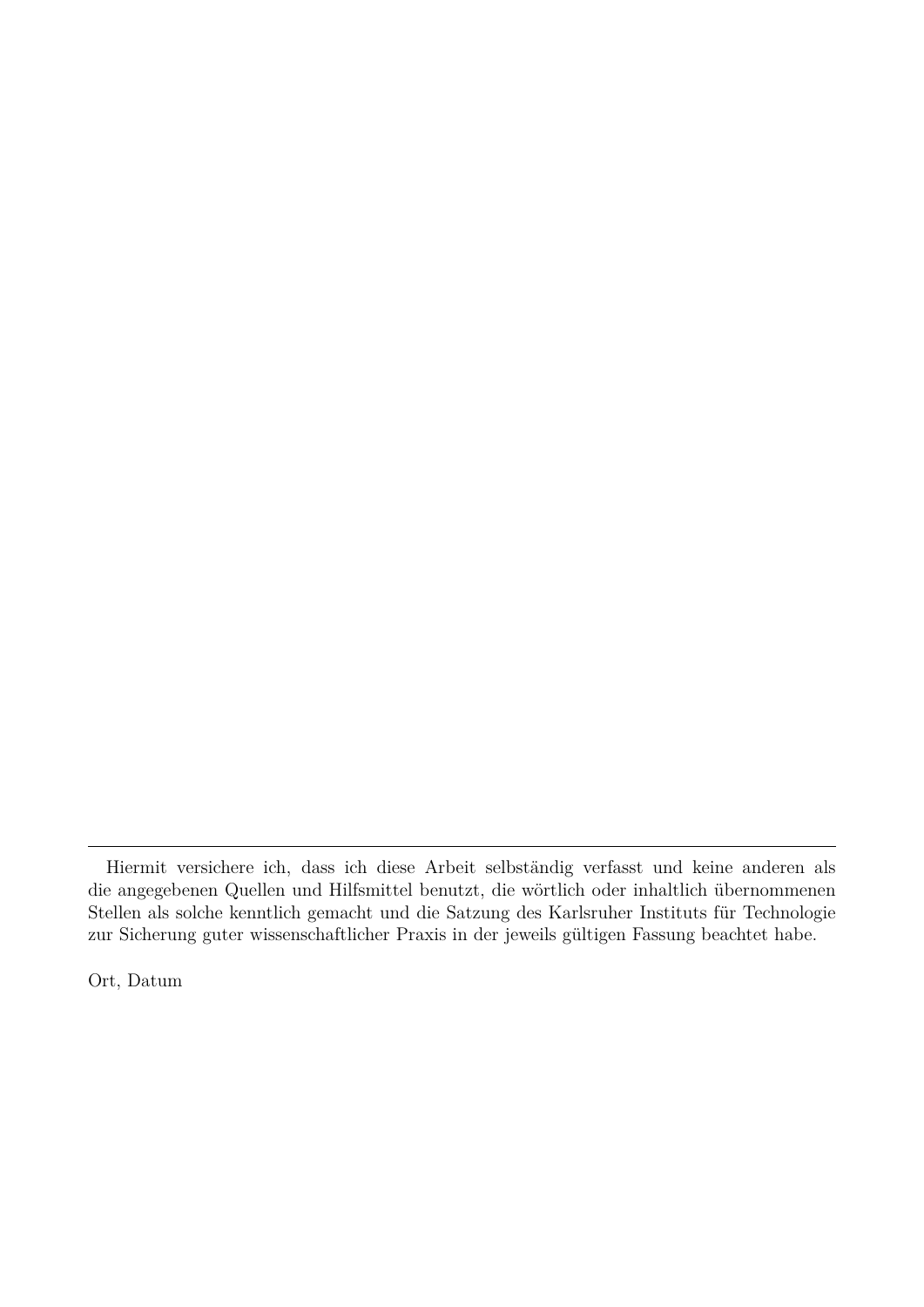#### **Abstract**

High-quality graph partitionings are useful for a wide range of applications, from distributing data of a social network to route planning to simulations using the finite element method. In the graph partitioning problem, the goal is to distribute all vertices of a given graph onto *k* blocks in a way that ensures every block has a weight below the maximum allowed weight of  $(1+\varepsilon)$  times the average block weight and optimizes a certain metric - often minimizes the global cut, meaning the sum of the weights of all edges that run between distinct blocks.

In this thesis, we engineer a multi-level graph partitioning algorithm in Giraph using the perspective of a vertex so that no global view of the graph is necessary. Shortly summarized, our algorithm uses a label propagation algorithm to iteratively compute a clustering of the process graph and contract this clustering, partitions the coarsest level of that contraction using a centralized partitioning algorithm and then performs a local search iteratively on each level using the same label propagation algorithm as before to improve the partitioning. After introducing and explaining the algorithm, we present and evaluate results from experiments on a Hadoop machine. Compared to the main competitor Spinner in this framework, our algorithm computes partitions with a global cut that is lower by a factor of up to 10 while being slower by a factor of 3 to 20. In our experiments, our algorithm also met the balance constraint more often than Spinner.

#### **Zusammenfassung**

Graphpartitionierungen von hoher Qualität sind für eine große Zahl an Anwendungen nützlich, von der Verteilung der Daten eines sozialen Netzwerks über Routenplanung bis hin zu Simulationen mit der Finiten-Elemente-Methode. Beim Graphpartitionierungsproblem sollen alle Knoten eines gegebenen Graphen auf *k* Partitionen dergestalt aufgeteilt werden, dass das Gewicht jeder Partition unter dem erlaubten Maximalgewicht von  $(1 + \varepsilon)$  mal dem Durchschnittsgewicht liegt und eine gegebene Metrik optimiert - meist soll der globale Schnitt, also die Summe der Kantengewichte aller Kanten, die zwischen unterschiedlichen Partitionen verlaufen, minimiert werden.

In dieser Arbeit wurde ein Multi-Level-Graphpartitionsalgorithmus in Giraph aus der Sicht eines einzelnen Knotens implementiert, sodass keine globale Sicht auf den Graphen nötig ist. Kurz zusammengefasst berechnet der Algorithmus iterativ mit einem Label Propagation-Algorithmus eine Partitionierung des bearbeiteten Graphen und kontrahiert diese, partitioniert dann die kleinste Ebene mit einem zentralisierten Graphpartitionierungsalgorithmus und führt dann iterativ eine lokale Suche mittels des gleichen Label Propagation-Algorithmus auf jeder Ebene durch, um die erhaltene Partitionierung zu verbessern. Nach Einführung und Erklärung der Funktionsweise werden die Ergebnisse von Experimenten auf einer Hadoop-Maschine präsentiert und evaluiert. Verglichen mit dem Hauptkonkurrenten Spinner in diesem Framework berechnet unser Algorithmus Partitionierungen, deren globaler Schnitt um einen Faktor von bis zu 10 niedriger ist, mit einer Laufzeit die um etwa das fünf- bis zwanzigfache höher ist. In unseren Experimenten konnte die Balance-Nebenbedingung von unserem Algorithmus häufiger erfüllt werden als von Spinner.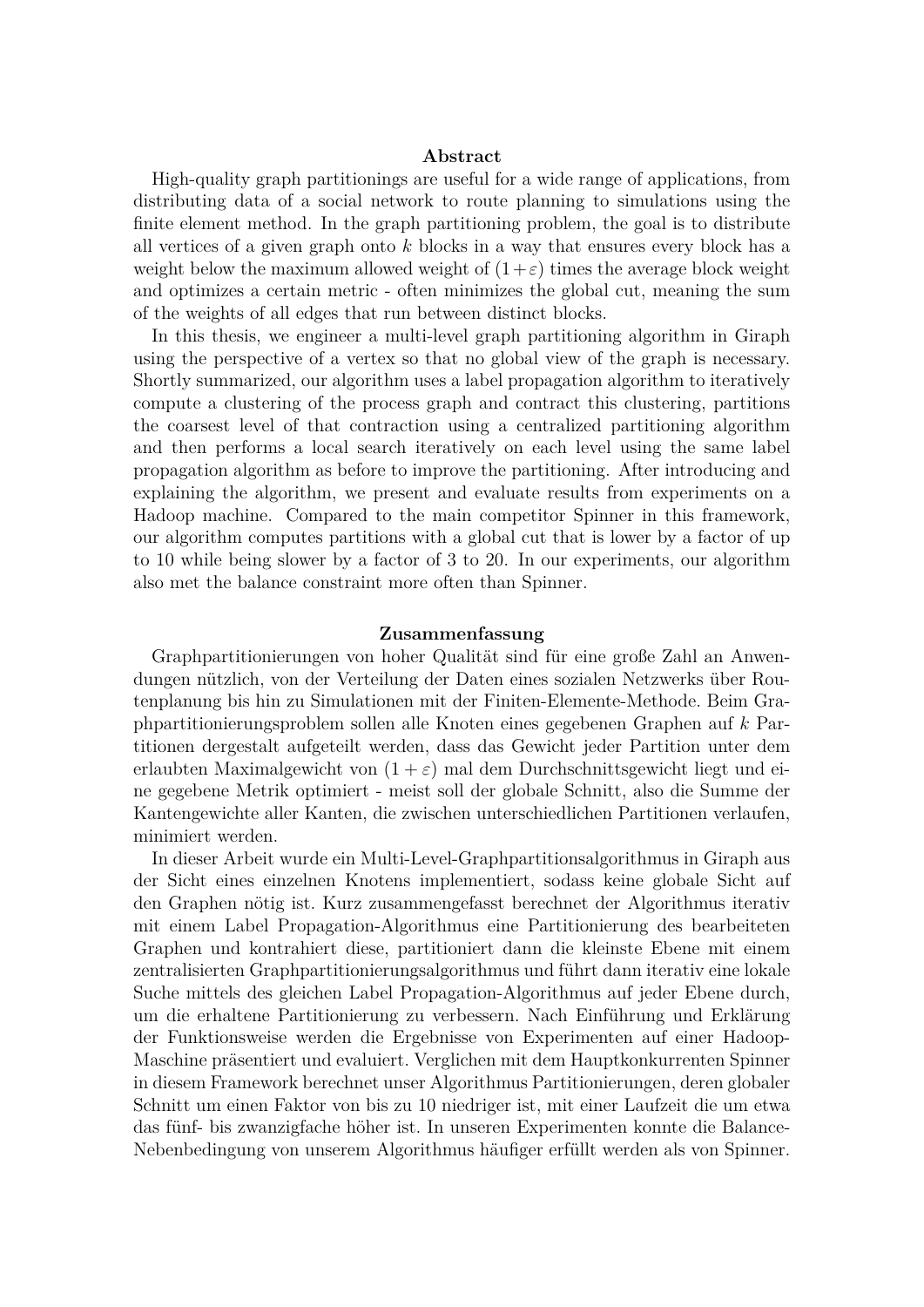## **Contents**

| 1              | <b>Introduction</b><br>1.1<br>1.2                                                      | 5<br>6<br>6                                        |
|----------------|----------------------------------------------------------------------------------------|----------------------------------------------------|
| $\overline{2}$ | <b>Preliminaries</b><br>2.1<br>2.2                                                     | $\overline{7}$<br>$\overline{7}$<br>$\overline{7}$ |
| $\mathbf{3}$   | <b>Related Work</b><br>3.1<br>3.2                                                      | 9<br>9<br>11                                       |
| 4              | <b>Graph Partitioning in the Think Like a Vertex Model</b><br>4.1<br>4.2<br>4.3<br>4.4 | 13<br>13<br>15<br>16<br>17                         |
| 5              | <b>Implementation in Giraph</b><br>5.1<br>5.2<br>5.3<br>5.4                            | 19<br>19<br>21<br>23<br>25                         |
| 6              | <b>Experimental Results</b><br>6.1<br>6.2                                              | 27<br>27<br>28                                     |
| 7              | <b>Conclusion &amp; Outlook</b><br>7.1                                                 | 31<br>31                                           |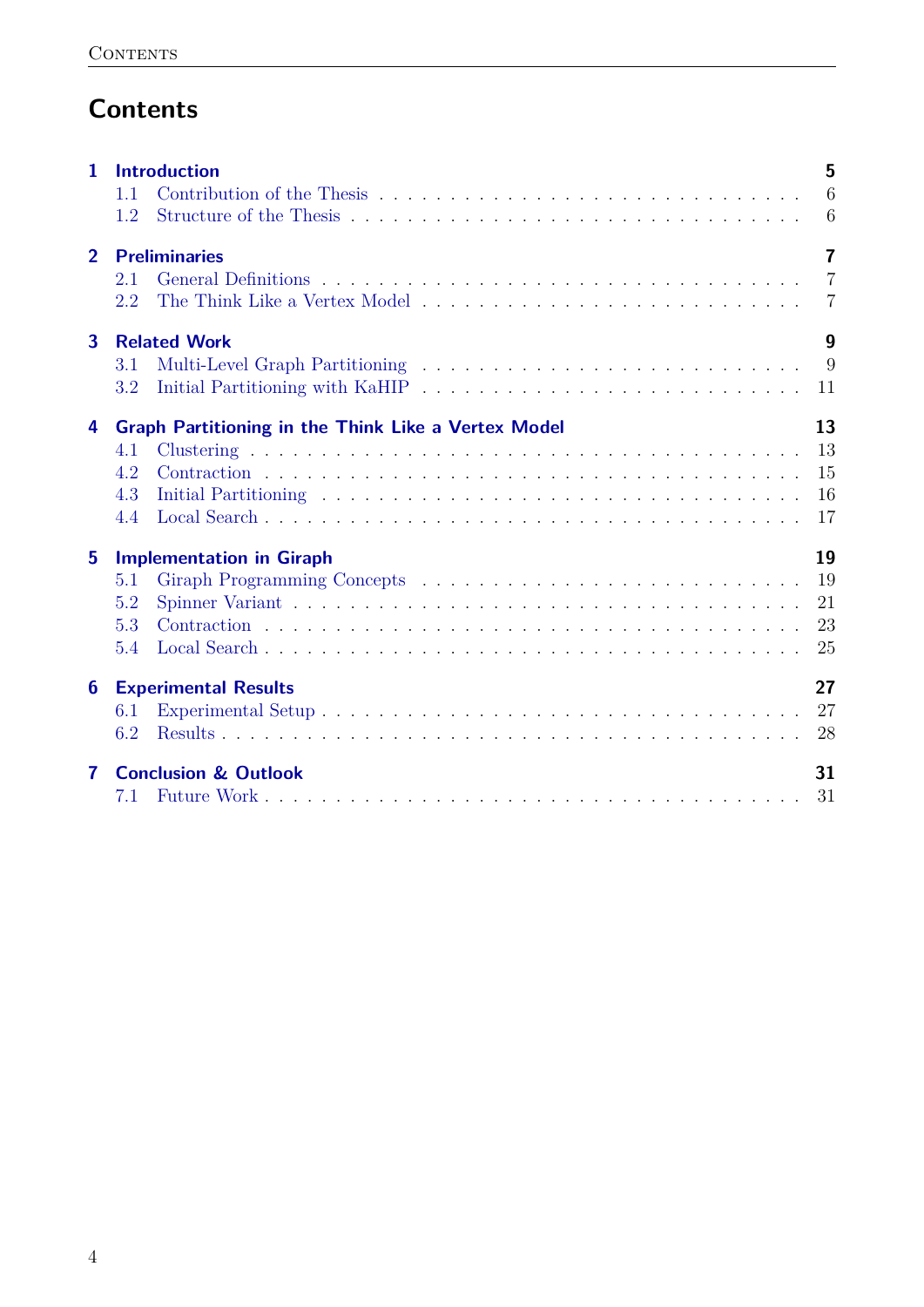## <span id="page-4-0"></span>**1 Introduction**

To efficiently process large graphs such as modern social or biological networks, one needs to use parallel computing and thus distribute the graph on a cluster. In this context the running time of the vast majority of applications will be majorly influenced by the necessary communication effort of the computation. *Graph partitioning* can be used to optimize the distribution of the graph across a cluster so that applications will run with minimal communication effort [\[22\]](#page-32-0).

To be able to store a graph on a cluster of equal machines, each node of the cluster has to store a certain part of the graph. Since each node only has limited memory, these parts of the graph need to be smaller than the memory of each node - this is taken into account by adding a restriction to only allow distributions that assign parts of the graph smaller than a certain limit to every node of the cluster. Additionally, to minimize the communication effort of the cluster, the goal of graph partitioning is to minimize the edges that run between distinct blocks. More specifically, the task is to assign every vertex of a graph to one of *k* blocks with the following restriction and goal:

- For every block, the weight of the block (which is the sum of the weights of each vertex in the block) must be  $\leq (1+\varepsilon)\frac{|V|}{k}$ *k* for a given *ε*
- The sum of the weights of all edges that run between distinct blocks is to be minimized

Thus, if you interpret vertices as data to be distributed as well as computation and edges as the necessary communication effort between data a high quality graph partitioning will improve performance of computations on this graph. For example Zeng et al. [\[33\]](#page-32-1) evaluated their computed graph partitioning and compared it to the default hashing method for a PageRank iteration and reported speedups of roughly 3.

Since the graph partitioning problem is an abstraction of this use case there are also lots of other applications of the problem: Simulations using the finite element method [\[29\]](#page-32-2), processes during VLSI design [\[3,](#page-31-0) [4\]](#page-31-1), route planning [\[17,](#page-31-2) [11,](#page-31-3) [20\]](#page-32-3) and scientific computing [\[10,](#page-31-4) [13\]](#page-31-5) all lead to or benefit from solving a graph partitioning problem. One of these cases is example the iterative solving of the linear system  $Ax = b$  on a parallel computer. During an iteration, the multiplication of a sparse matrix and a dense vector is computed. With a high-quality graph partitioning of the graph of the matrix *A*, communication effort can be significantly reduced as Kumar et al. [\[18\]](#page-32-4) showed.

Our approach to solve these problems is to engineer a multi-level graph partitioning algorithm in a distributed environment. Multi-level algorithms are the most successful heuristic in centralized graph partitioning [\[16,](#page-31-6) [9\]](#page-31-7) and consist of three phases. In the initial *coarsening* phase, details of the graph are omitted to create smaller graphs that still contain the "characteristics" of the input graph. In our algorithm, this is achieved by iteratively computing *contractions* of the graph that merge vertices and edges, reducing the size of the graph. Then, the smallest graph is *initially partitioned*, solving the problem on a small instance. Lastly, the coarsening is reversed and on each graph a local search to improve the current solution is performed.

We choose Giraph [\[2\]](#page-31-8) as the framework of our algorithm since it is a highly scalable graph processing system following the Pregel model [\[21\]](#page-32-5). This has the advantage that we can use the partition we computed in the same framework, without needing to transfer the solution and redistribute the graph to a different graph tool. Also, Hadoop and Giraph are used in many cloud systems, making our algorithm available to many potential users. Giraph is an implementation of the "Think Like a Vertex" model which means that in each step of the algorithm we assume the perspective of a single vertex and decide what to do based on locally available data. To achieve this, we modify the label propagation algorithm Spinner introduced by Martella et al. [\[22\]](#page-32-0) and add the required steps for a multi-level scheme. The original label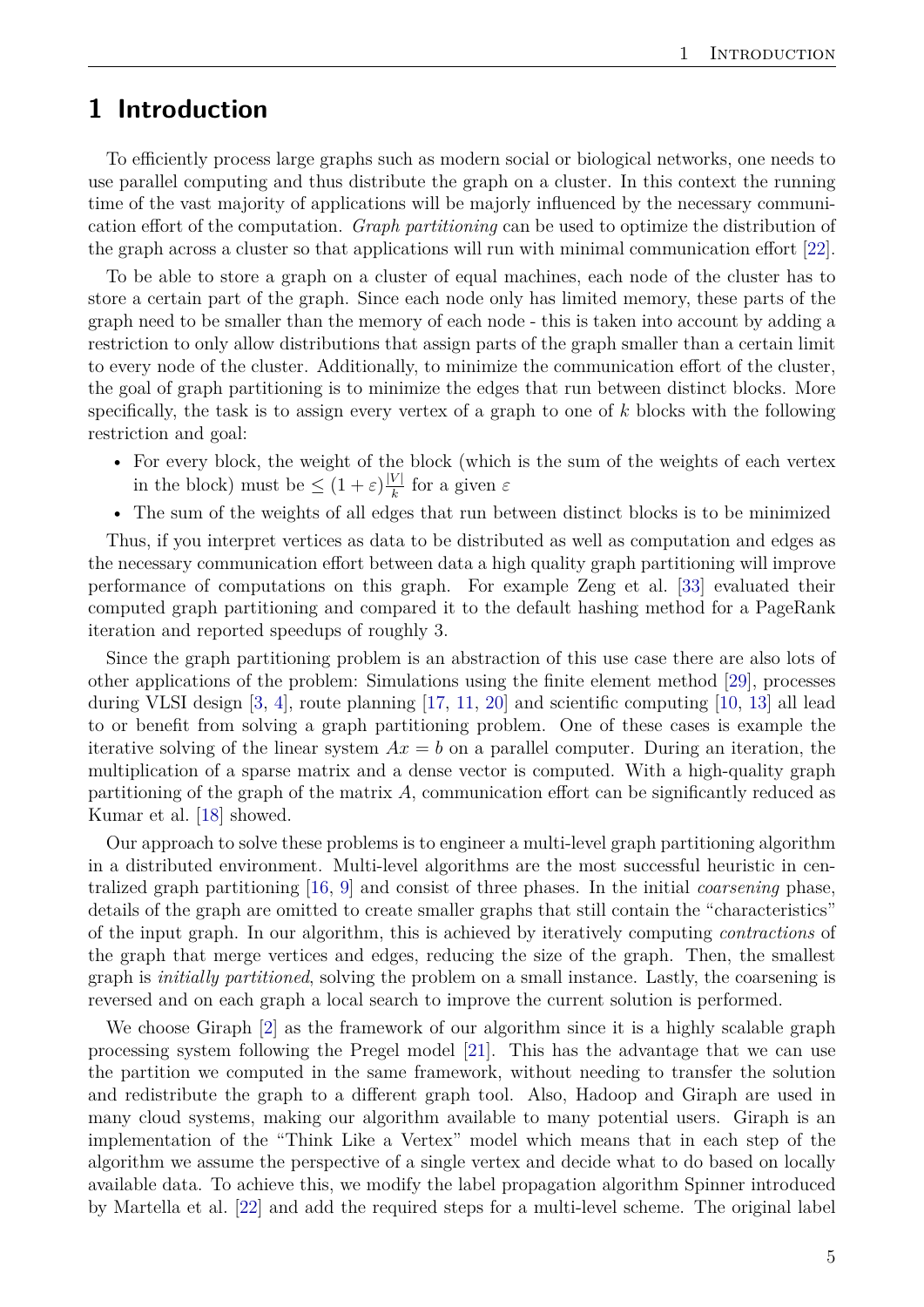propagation algorithm proposed by Raghavan et al. [\[25\]](#page-32-6) is used to find communities in complex networks and has a near-linear running time.

As a side note, there exist some variations to the metric that better judge the quality of a partition to reflect the communication effort of a given partitioning. In our primary example of distributing graphs among the nodes of a cluster the metric that has the highest impact on the communication overhead is the *maximum communication volume*. For a block *V<sup>i</sup>* , we define the communication volume comm $(V_i) := \sum_{v \in V_i} c(v)D(v)$ , where  $D(v)$  is the number of distinct blocks *v* is adjacent to. Then the maximum communication volume is defined as max*<sup>i</sup>* comm $(V_i)$ . This metric accurately reflects the overhead of a computation that distributes the data of each vertex across all blocks that have an edge to that vertex. Another variant of this approach is to look at the *total communication volume* which is defined as  $\sum_i$  comm $(V_i)$ . The notation is from Buluç et al. [\[9\]](#page-31-7). They also give an overview of other objective functions and further literature on the topic.

There are other metrics that are more appropriate for specific applications but the global cut is the most commonly used and usually the standard metric to judge partition quality. A big advantage of the global cut is the easy definition and computation that makes optimizing the global cut of a graph partitioning easier than e.g. the total communication volume especially in distributed environments where the computation of globally interdependent values is sophisticated. Also the global cut often correlates with the other metrics and is thus preferred due to its simplicity [\[9\]](#page-31-7). Lastly, multi-level partitioning approaches have proven to produce very good results in practice but different levels of the graph can have different score function values which makes using them problematic. For these reasons, we will only consider graph partitioning that minimizes the global cut.

#### <span id="page-5-0"></span>**1.1 Contribution of the Thesis**

We present the first multi-level graph partitioning algorithm in the Think Like a Vertex model. Using a label propagation algorithm based on Spinner, we coarsen the graph and later perform local search to improve the solution on each level. For initial partitioning we use KaHIP on one machine of the cluster. This allows us to compute partitions of very high quality which are vastly superior to current decentralized partitioners: Using the geometric mean, the global cuts our algorithm computes are on average 2*.*88 times smaller than the ones Spinner computes. We evaluate our algorithm in experiments on various graphs in comparison to Spinner. Due to the more complex nature of the approach as well as the coarsening phase having a communication requirement, the algorithm is quite a bit slower than Spinner, however.

#### <span id="page-5-1"></span>**1.2 Structure of the Thesis**

The remainder of this work is organized as follows. In Section 2, we give an overview of the notations and exact definitions surrounding the graph partitioning problem used in this thesis. Moreover we explain the "Think Like a Vertex" programming model used by Giraph. In Section 4, we describe the algorithms used in this thesis. We will also discuss the time complexity and performance guarantees. Following on this Section 5 will discuss implementation details when engineering this algorithm in Giraph. In Section 6 we report on the experiments we performed with the partitioning algorithm. We discuss the overall improvement in solution quality as well as running time of our algorithm and compare it to Spinner. In the end, we summarize the main points and results of the thesis and give an outlook on the future work in the area of graph partitioning.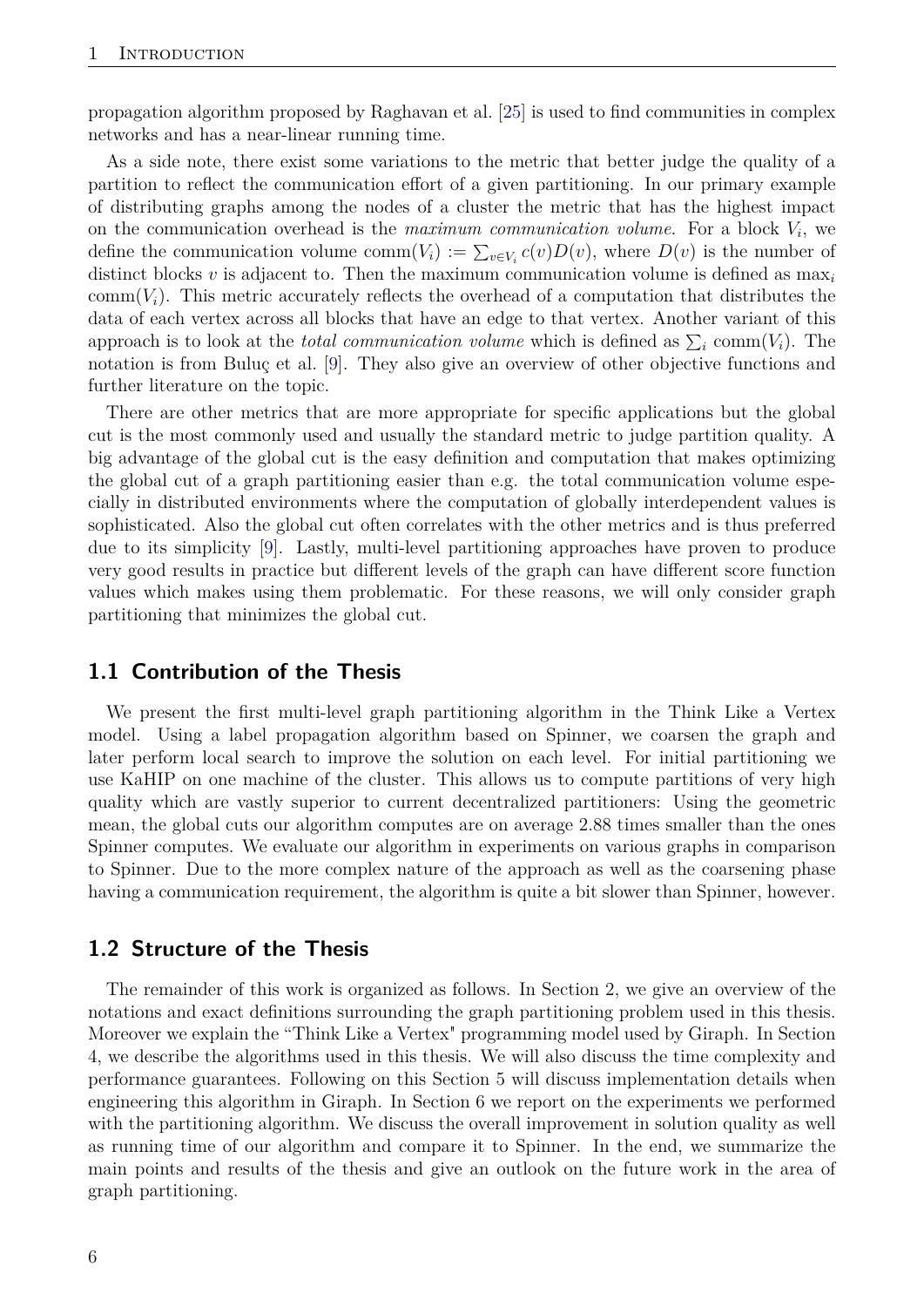## <span id="page-6-0"></span>**2 Preliminaries**

#### <span id="page-6-1"></span>**2.1 General Definitions**

An unweighted undirected graph with no self-loops  $G = (V, E)$  consists of two sets  $V =$  $\{1,\ldots,n\}$  and  $E \subset V^2$ ,  $\forall v \in V : (v,v) \notin E$ . Despite the graphs being unweighted we still define weight functions for vertices and edges:  $c: V \to \mathbb{R}_{\geq 0}$ ,  $\omega: E \to \mathbb{R}_{\geq 0}$  with  $\forall v \in V : c(v) =$  $1, \forall e \in E : \omega(e) = 1$ . In the later stages of our algorithm we will use these functions.

The *degree* of a vertex  $v \in V$  in  $G = (V, E)$  is  $deg(v) := |\{(v, x) \in E\}|$ . We also use the *weighted* degree  $\deg_{\omega}(v) := \sum_{(v,x)\in E} \omega(v,x)$ . The *neighbourhood* of a vertex *v* is denoted by  $N(v) := \{(v, u) \in E\}$ . A graph *G* is *connected* when there is a path between every pair of vertices. For the rest of the thesis we assume the graph is connected.

To ease notation, we write  $n = |V|$ ,  $m := |E|$ , and for any set  $V' \subseteq V : c(V') := \sum_{v \in V'} c(v)$ , likewise for all  $E' \subseteq E : \omega(E') := \sum_{e \in E'} \omega(e)$ . A *clustering* of a graph  $G = (V, E)$  are pairwise disjoint sets of vertices  $V_1, \ldots, V_j$  with  $\bigcup_i V_i = V$ . A *partitioning* of a graph  $G = (V, E)$  into *k* partitions (for a given *k* and  $\varepsilon$ ) is a clustering  $V_1, \ldots, V_k$  of *G* with the added restriction

$$
\forall 1 \le i \le k : c(V_i) \le (1 + \varepsilon) \frac{c(V)}{k}.
$$
\n(2.1)

Note that there are instances in which (2.1) can never be fulfilled, such as graphs with few vertices that have one vertex with an extremely high weight. To guarantee solvability you can change  $(2.1)$  to:

$$
\forall 1 \le i \le k : c(V_i) \le (1 + \varepsilon) \frac{c(V)}{k} + \max_{v \in V} c(v). \tag{2.2}
$$

(2.1) is known as the *balancing constraint* and restrains arbitrary partitionings of graphs to "useful" ones since it guarantees a certain degree of balance between blocks. Also note that our restriction to unit weights for the input graph alleviates the solvability issue, for example for all input graphs with *n* mod  $k = 0$  the graph partitioning problem is solvable for all  $\varepsilon \geq 0$ . For the rest of the thesis, we will ignore it and assume the problem to be solvable. The current partitioning will be represented as a function  $p: V \to \{1, \ldots, k\}$ .

The parameter  $\varepsilon$  allows for some variety and a limited imbalance that can improve the quality of a partition. Since all valid partitionings for an  $\varepsilon$  are also valid for any  $\varepsilon' > \varepsilon$ , increasing the  $\varepsilon$  increases the size of the solution space and thus can improve the metric we are trying to optimize. As stated in the introduction, we want to minimize the global cut  $\sum_{i < j} \omega(E_{ij})$  with  $E_{ij} = \{(u, v) \in E : u \in V_i, v \in V_j\}.$ 

In our algorithm, the input graph will have unit node and edge weights, but will be transformed into one having non-trivial edge and vertex weight functions in the multi-level scheme. Theoretically, the input graph could have vertices or edges with differing weights. To keep the notation simple,  $G = (V, E)$  will refer to the current state of the graph during coarsening and uncoarsening. The only exceptions to this are when we explain the transition between levels, where  $G$  and  $G'$  will denote the two subsequent levels of the graph.

#### <span id="page-6-2"></span>**2.2 The Think Like a Vertex Model**

In this thesis, we implement our algorithm using the "Think Like a Vertex" (TLAV) programming model. One of the first TLAV frameworks was the Google Pregel model [\[21\]](#page-32-5) that allowed for iteratively executing graph algorithms on large graphs in a scalable way. It is in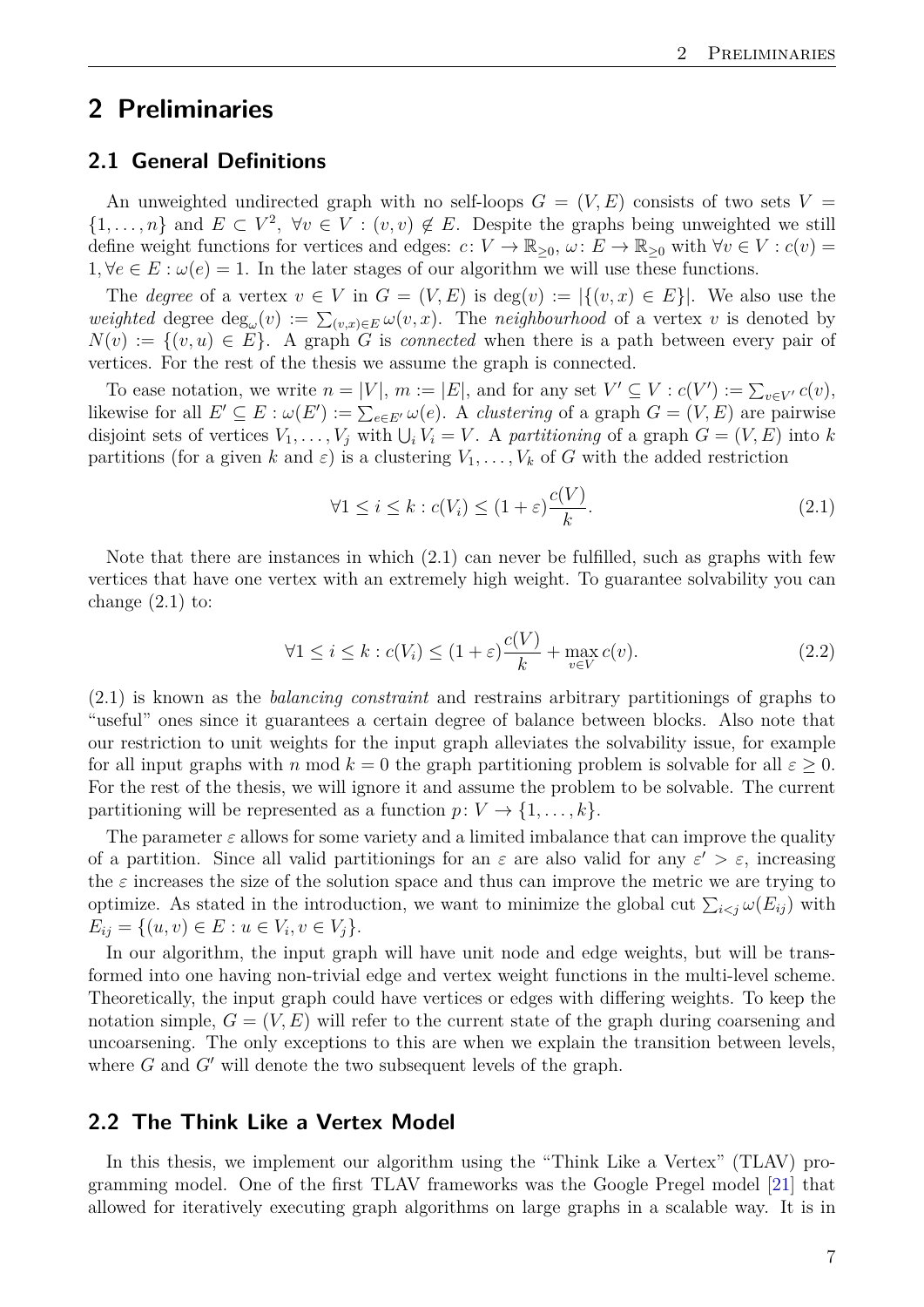turn based on the Bulk Synchronous Parallel model for parallel computation [\[31\]](#page-32-7). Pregel was developed due to the increasing demand for graph and network analysis which required a distributed and parallel computation due to the size of the graphs. Existing distributed models like MapReduce were not suited to process large graphs, e.g. in MapReduce the graph was written to and read from disk in between each superstep, resulting in poor performance due to the overhead as well as other problems. The alternative of programming in MPI was prone to errors and still contained many low-level details.

In the TLAV model the programmer writes code from the perspective of a single vertex of the graph that is then executed on all vertices in parallel. An algorithm is divided into iterations called *supersteps* which roughly consist of the execution of one method on all vertices of the graph. Information is exchanged between vertices using message passing for which the sender needs to know the ID of the receiver.

We will now quickly cover the core principles necessary to implement an algorithm in the TLAV model. For more detailed information how the implementation works refer to the original Pregel paper [\[21\]](#page-32-5).

The core idea of the TLAV model is that graph algorithms are implemented from the perspective of a single vertex and executed in parallel on all vertices at the same time. Each vertex has information it can store locally, depending on the algorithm, as well as edges to all its neighbours which also offer the space to store information. Synchronisation is achieved through several mechanisms. A graph algorithm is organized in *supersteps*, meaning that after one execution of the code the framework will wait until all vertices have finished and then start the new superstep. This allows the sending of *messages* between vertices. A vertex can send a message containing information to any other vertex as long as it knows the ID of the receiver. In practice, this usually means that messages are exchanged in some subset of the close neighbourhood of a vertex, although it is possible for two arbitrary vertices to start communicating (one could even imagine random communication). The synchronisation via supersteps is implemented so that messages sent in superstep *i* will be delivered to the vertices at the beginning of superstep  $i + 1$  so they can use the contained information in their computation of the current step. Each vertex is also able to retrieve the ID of the current superstep to switch phases of the algorithm or something similar.

In this thesis, we use Giraph as an open source implementation of the Pregel model. Giraph is a graph processing framework designed for scalability and is used for example by Facebook to analyse graphs with up to a trillion edges. It runs on top of Hadoop, an implementation of the popular MapReduce framework. Hadoop serves both as a distributed file system to store large amounts of data redundantly on a cluster and a processing framework for that data. Both Hadoop and Giraph are written in Java and developed as top level projects by the Apache Software Foundation. More information on Giraph can be found on its website [\[2\]](#page-31-8).

In Giraph, the Pregel model was extended by adding sharded aggregators that are able to store global variables in a scalable way. Hereby, the aggregators are distributed across workers in the cluster and changes to the variable are batched at the end of a superstep. This allows for more applications to be implemented but should be utilised sparingly since it requires synchronisation and will be sent over the network most of the time. Giraph also added a central instance to regulate the control flow of the algorithm that we explain in detail in Section 5.2.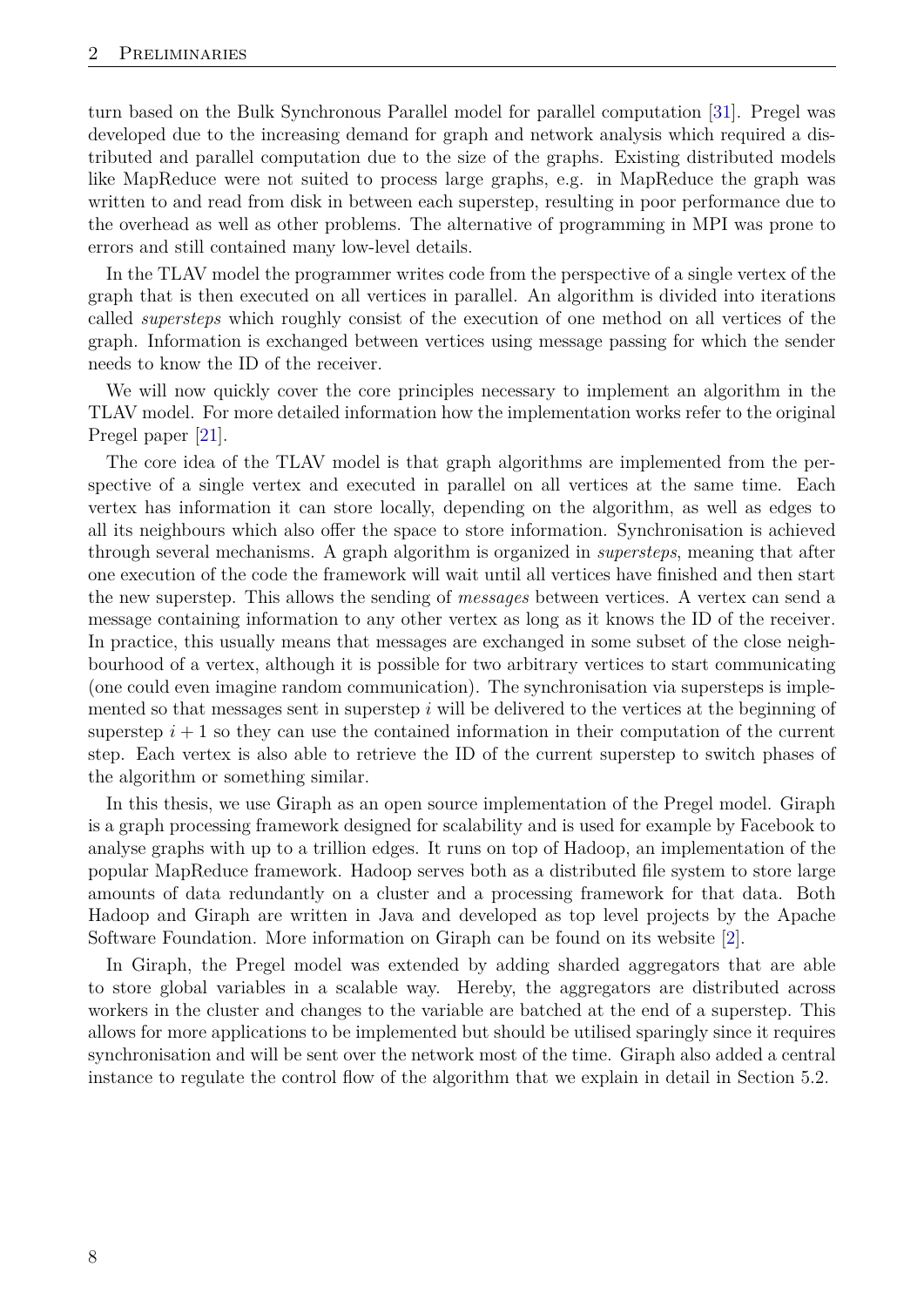## <span id="page-8-0"></span>**3 Related Work**

Graph partitioning, also called *k*-way partitioning, denotes the problem of putting each vertex of a graph into one of *k* blocks in a way that maximizes the quality of the partition. The partitioning has to fulfil the *balancing constraint* introduced in Section 2.1 for a given *ε* and should minimize the total cut. That way, data represented as a graph can be distributed among several machines while minimizing the dependencies/communication between nodes. The corresponding decision problem to graph partitioning is NP-complete [\[14\]](#page-31-9) and since the graphs worth distributing are big, heuristics are used in practice. It has also been shown that even finding approximations of guaranteed quality is NP-hard in some cases, for greater detail refer to [\[9,](#page-31-7) [14,](#page-31-9) [5\]](#page-31-10). There is a huge amount of work done on graph partitioning which led to an enormous diversity of heuristics used, from branch-and-bound over flow algorithms that are based on computing maximum flows of a graph to spectral partitioning which performs computations on the adjacency matrix of the input graph. For a more detailed overview, we refer to [\[9,](#page-31-7) [29,](#page-32-2) [6\]](#page-31-11).

#### <span id="page-8-1"></span>**3.1 Multi-Level Graph Partitioning**

In multi-level approaches, the coarsening phase usually consists of iterative *contractions* of a graph  $G = (V, E)$ . A contraction of a graph merges (non-empty) subsets of V as well as their incident edges by replacing them with a new vertex/edge with a weight equal to the sum of the weights of the original vertices/edges. Each contraction operates on a higher level of the graph, beginning with the input graph, and computes the next lower level at which point the process is repeated (after clustering the new level). Figure [1](#page-8-2) depicts a simple contraction of a small graph.

Contraction is one of the most commonly used methods for the coarsening phase. In the sequential case, many algorithms compute matchings on the graph and contract the matched edges which halves the number of vertices per contraction. To keep the explanation more general, assume that for every vertex  $v \in V$  there is a new vertex  $\mathcal{C}(v)$  which denotes the vertex  $v$  is contracted to.  $\mathcal C$  would then be the contraction function, assigning (non-empty) subsets of *V* to the same new vertex. Then the weight of the new vertices is computed as  $c(\mathcal{C}(v)) = \sum_{w \in V: \ \mathcal{C}(w) = \mathcal{C}(v)} c(w)$ . This simply means that the contracted vertex has the weight of all its vertices combined. The edges are a similar case, for every edge  $(v, w)$  we add an edge  $(\mathcal{C}(v), \mathcal{C}(w))$  with the same weight. This will usually create parallel edges, in which case we



<span id="page-8-2"></span>Figure 1: A small example of a contraction.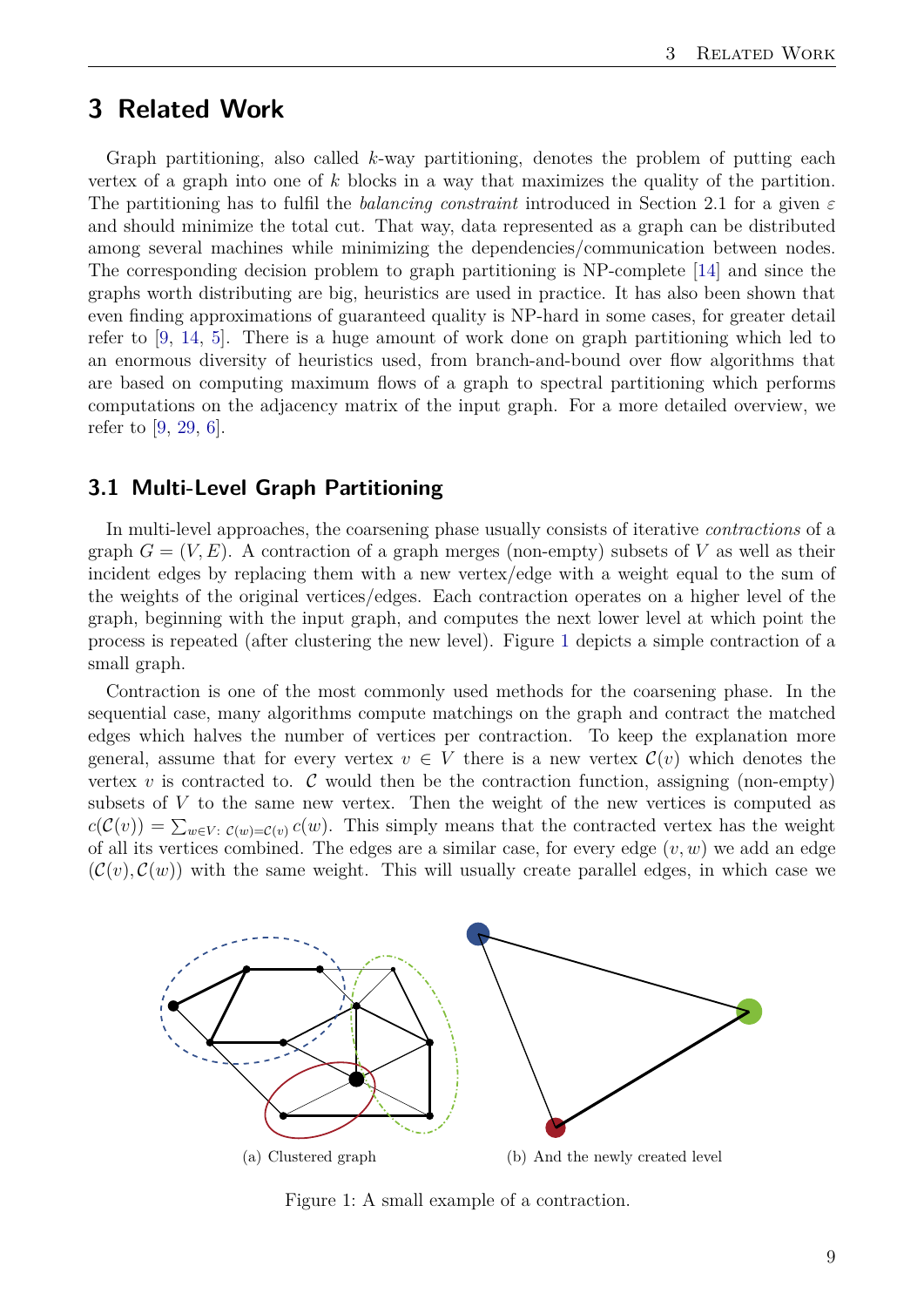

Figure 2: An overview of the general multi-level graph partitioning scheme, taken from [\[30\]](#page-32-8).

merge the parallel edges by adding up their weights. More specifically, for each edge (*v, w*) there is a contracted edge  $(C(v), C(w))$  and one has  $c(C(v), C(w)) = \sum_{(x,y)\in E:C(x) = C(v), C(y) = C(w)} c(x, y)$ . For a graphic explanation, see Figure [1.](#page-8-2) Note that we do not use matchings to coarsen the graph. With this definition of contraction, it is easy to see that cuts (referring to the edges inducing the cut) in a lower level of the graph have the same weights as the induced cuts in the original graph and clusters in a lower level have the same weight as the induced clusters in the original graph. This property is important to warrant the multi-level approach.

This method ensures that partitions of the coarsest level have the same global cut and imbalance as the corresponding clustering on the input graph. By contracting the graph iteratively, we get several levels of the graph. This also shrinks the graph, so we can use more expensive partitioning algorithms (which are expected to yield high-quality partitionings) on the most contracted level, use that partitioning one level above and then run the cheaper label propagation algorithm to improve the current solution.

For a given graph *G* and the allowed imbalance  $\varepsilon$ , we define the *capacity C* of a block as the maximum allowed block size:  $C = (1 + \varepsilon) \frac{c(V)}{h}$  $\frac{V}{k}$ . An important property of the state of the current partition *p* is the size of a block with label *l*:  $b(l) = \sum_{v \in V} \delta(l, p(v))c(v)$  where  $\delta$  is the Kronecker delta.

Our label propagation algorithm that computes a clustering is based on Spinner [\[22\]](#page-32-0). Spinner is a single-level graph partitioning algorithm in Giraph that extends the label propagation algorithm to compute size-constrained clusters. However, Spinner does not use the exact same problem definition we do. Instead of balancing clusters based on the weight of the contained vertices, it balances clusters based on the weight of the contained edges. For this, they change the balancing constraint to

$$
\forall 1 \leq i \leq k : \sum_{v \in V_i} \deg(v) \leq (1 + \varepsilon) \frac{|E|}{k}.
$$

In the first step every vertex chooses a partition randomly from  $\{1, \ldots, k\}$  and sends this information to its neighbours. Then the label propagation starts: Each vertex *v* computes the score of all labels *l* according to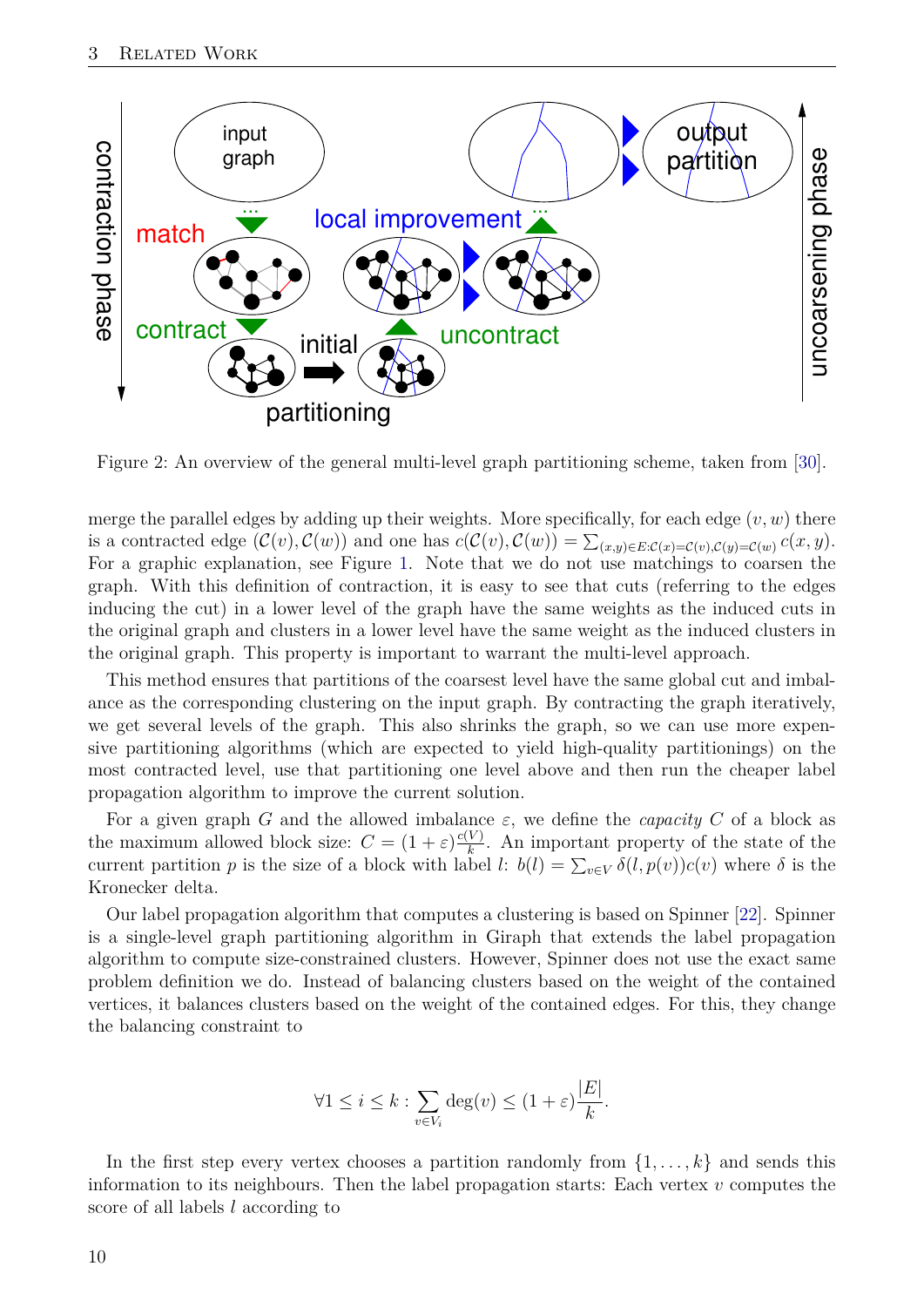$$
score''(v,l) = \sum_{u \in N(v)} \frac{w(u,v)\delta(p(u),l)}{\sum_{u \in N(v)} w(u,v)} - \frac{b(l)}{C}
$$

where  $\delta$  is the Kronecker delta. This score function consists of the objective function that maximizes the number of edges to the current partition of the vertex and the penalty term that punishes partitions that are almost full or even overloaded. If a different partition than the current one has the highest score, the vertex will be marked as a candidate.

In the next step, all vertices that were marked as a candidate compute if they will change their label. For this purpose, all of those vertices request the size of the block they want to switch to *b*(*l*) as well as the amount of candidate vertices that want to switch to that block in total  $m(l)$ . Then they compute their switching probability as

$$
p = \frac{C - b(l)}{m(l)}.
$$

Note that with this probability, the expected value of block sizes of blocks that are overloaded is exactly *C*. This is further amplified by the law of large numbers and the scale of the graphs we partition in Giraph. When a vertex switches partitions, the global counters are updated and it sends a message to all of its neighbours containing its new partition. The algorithm halts once the global score (calculated as the sum of the scores of each vertex) does not improve by a certain value ∆ in a maximum of *w* steps. Due to the nature of the label propagation algorithm used in Spinner, a partitioning can only be optimized locally. This means partitioning quality is not that high. Also, due to the linear penalty function, there is no guarantee the balance constraint will be fulfilled and in practice it will not always be fulfilled as we will see in the experiments.

#### <span id="page-10-0"></span>**3.2 Initial Partitioning with KaHIP**

We use KaHIP to initially partition the coarsened graph. Hereby the following advanced techniques are employed to compute an initial partition of high quality. This overview is an adaptation of [\[27,](#page-32-9) [26\]](#page-32-10).

**FM algorithm.** The general local improvement algorithm KaFFPa is a variant of the FM algorithm [\[12\]](#page-31-12). It is a series of rounds with each round traversing the graph in a random order, skipping vertices that are incident to only one block. The visited vertices are put into a priority queue based on the maximum gain in edge cut one would achieve by moving them to a different block. The first vertex in the queue is then moved to the corresponding block and its neighbours are added to the queue. Each vertex can only be moved once per round. After a stopping criterion, the best found partitioning used for the rest of the rounds. Then a new round begins until no improvement occurs during a round.

**Max-Flow Min-Cut Local Improvement.** To further improve the FM variant, KaHIP also employs more advanced techniques such as Max-Flow Min-Cut improvement. This technique creates a flow problem around vertices at block boundaries such that every *s*−*t* cut corresponds to a valid bipartition in the original graph. Then a minimal cut in the area is computed, improving the original partition. This method is extended by multiple runs, increasing the search area or applying heuristics that also factor in balance. These techniques are covered in [\[27\]](#page-32-9).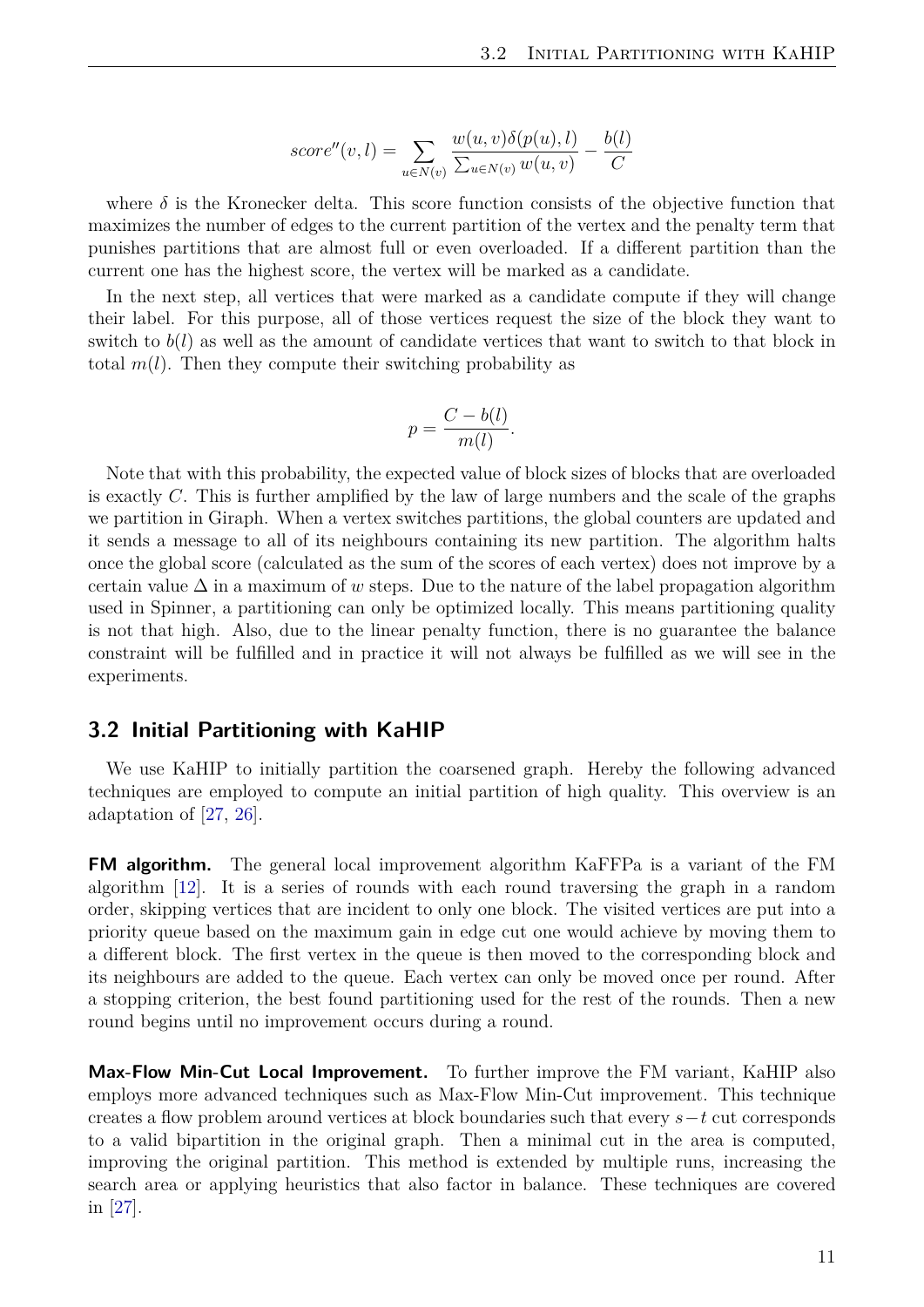**Multi-try FM.** This method moves vertices between blocks to achieve a lower cut. To further decrease the cut and be able to escape local maxima, the multi-try FM is initialized with a single node, generating a more localized search than previous approaches initializing with all boundary nodes. A more detailed explanation is given in [\[30,](#page-32-8) [27\]](#page-32-9).

**Iterated Multi-Level Algorithms.** This is a metaheuristic introduced for graph partitioning by Walshaw et al. [\[32\]](#page-32-11). Using different seeds for a random number generator, the method iterates through coarsening and uncoarsening steps trying to find an optimal solution. If the current partition is not good enough, the uncoarsening can be reversed and a different uncoarsening option can be chosen on a lower level. If a coarsening matches an edge between two blocks, it is not contracted so that the partition can still be used on the coarsest level if the contraction is being reversed. This ensures that partition quality will never decrease since the local improvement also guarantees that the global cut will never increase. For more detail, e.g. on the used F-cycles, we refer to [\[27\]](#page-32-9).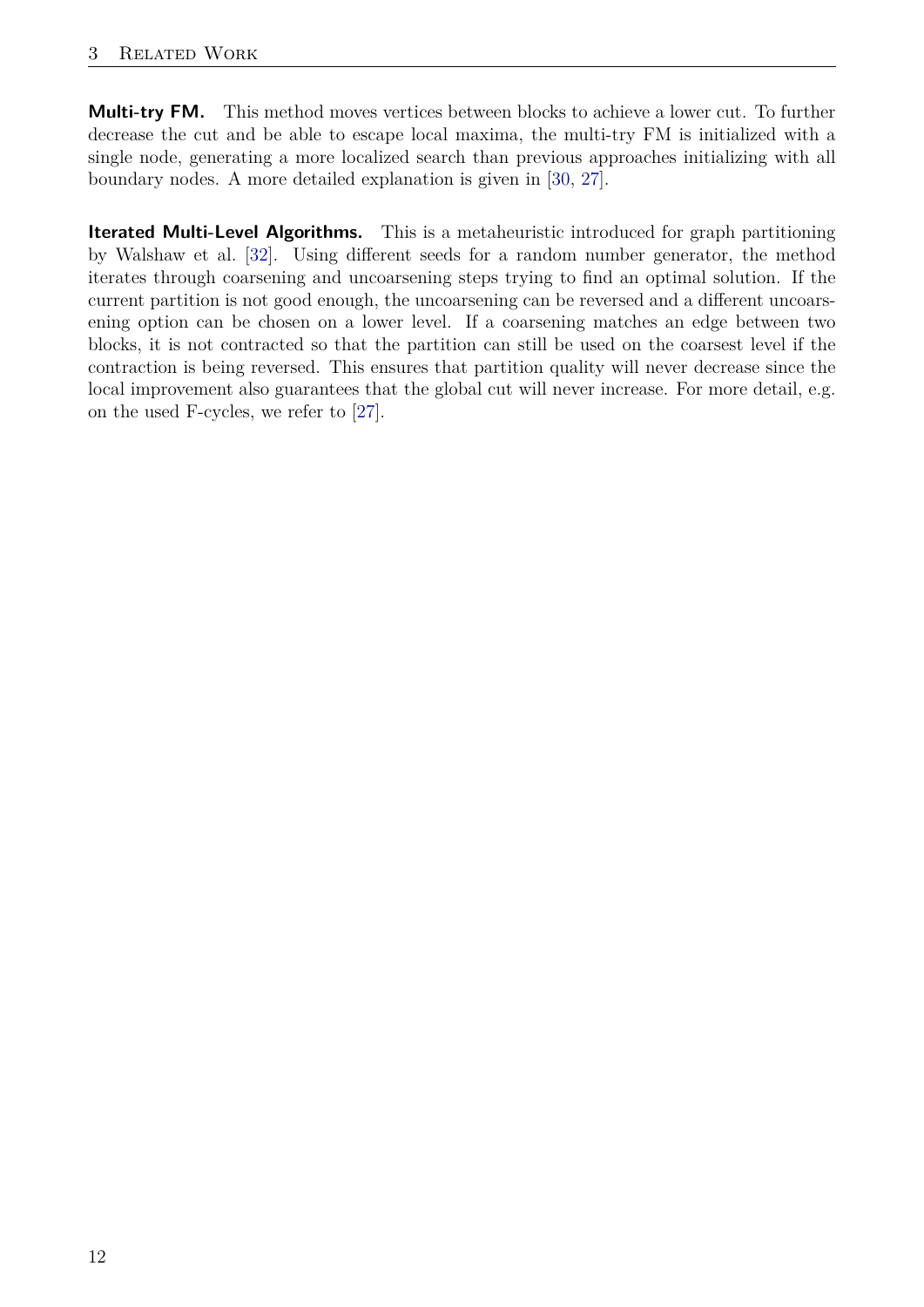## <span id="page-12-0"></span>**4 Graph Partitioning in the Think Like a Vertex Model**

In this section, we present the general concept of our multi-level graph partitioning algorithm. To partition a given graph  $G = (V, E)$  our multi-level scheme first computes a clustering of the graph using a modified version of the Spinner algorithm [\[22\]](#page-32-0). In turn the Spinner algorithm is based on the *label propagation algorithm* which is changed to produce balanced partitions with a low edge cut. Spinner can be parallelized very well in the Pregel model and requires very little global communication or synchronization. Our version of the Spinner algorithm starts with a high amount of blocks (usually *n*, depending on the graph and the cluster) a vertex can belong to and then merges these blocks step by step. When the global score does not improve by a factor of at least ∆ after *w* steps – both values are tuning parameters – the current clustering is contracted and a new level is created. We then run our modified Spinner version on that level and repeat these two steps until the resulting level is smaller than a certain halt size  $n_h$ . This approach of contracting clusterings computed by a label propagation algorithm is described by Meyerhenke et al. [\[23\]](#page-32-12) in a centralized setting. We follow this idea and adapt it to the Think Like a Vertex model. After coarsening, we import this coarsest level into KaHIP and compute an initial partitioning with it. KaHIP is a centralized graph partitioning tool that requires a global view of the graph but produces results of very high quality. It is described in detail by Sanders et al. [\[28\]](#page-32-13).

Lastly, we import this initial partitioning of the coarsest level into our extended input graph to try and improve it on every level by performing a local search. This local search uses the same label propagation algorithm we used in the coarsening phase to compute a contraction. Once the label propagation fulfils the stop criterion on the level of the original input graph the whole algorithm halts and prints out the computed partitioning.

#### <span id="page-12-1"></span>**4.1 Clustering**

For the contraction phase we receive an unweighted graph *G* as input with  $V = \{1, \ldots, n\}$ . We also receive the parameters  $\varepsilon, k$  of the graph partitioning problem as well as the tuning parameters  $w, \Delta$  and  $n_h$ . Our label propagation algorithm consists of two phases that will be repeated alternately. Firstly we will compute a clustering of the current level using our label propagation algorithm. After this algorithm converged, we contract all the blocks to single vertices and thereby create the next level of the graph. This process is repeated until the current level is small enough to be partitioned by KaHIP (specified by the halting size  $n_h$ ). The clustering phase starts with the initialization: Every vertex *v* of the current level sets its initial label as its ID. Each vertex also stores the labels of its neighbours in the corresponding edge.

| <b>Algorithm 1:</b> Coarsen Graph                                                     |
|---------------------------------------------------------------------------------------|
| Data: Input graph $G, k, \varepsilon, n_h, \Delta$                                    |
| Result: Input graph $G$ together with several levels of iterative contractions of $G$ |
| 1 while $G.size > n_h$ do                                                             |
| InitializeClustering $(G)$<br>$\overline{2}$                                          |
| while !stopcriterion do<br>$\mathbf{3}$                                               |
| ComputeLabels $(G, \varepsilon)$<br>$\overline{4}$                                    |
| SwitchLabels $(G)$<br>5 <sup>5</sup>                                                  |
| $G = \text{ContractLevel}(G);$<br>6                                                   |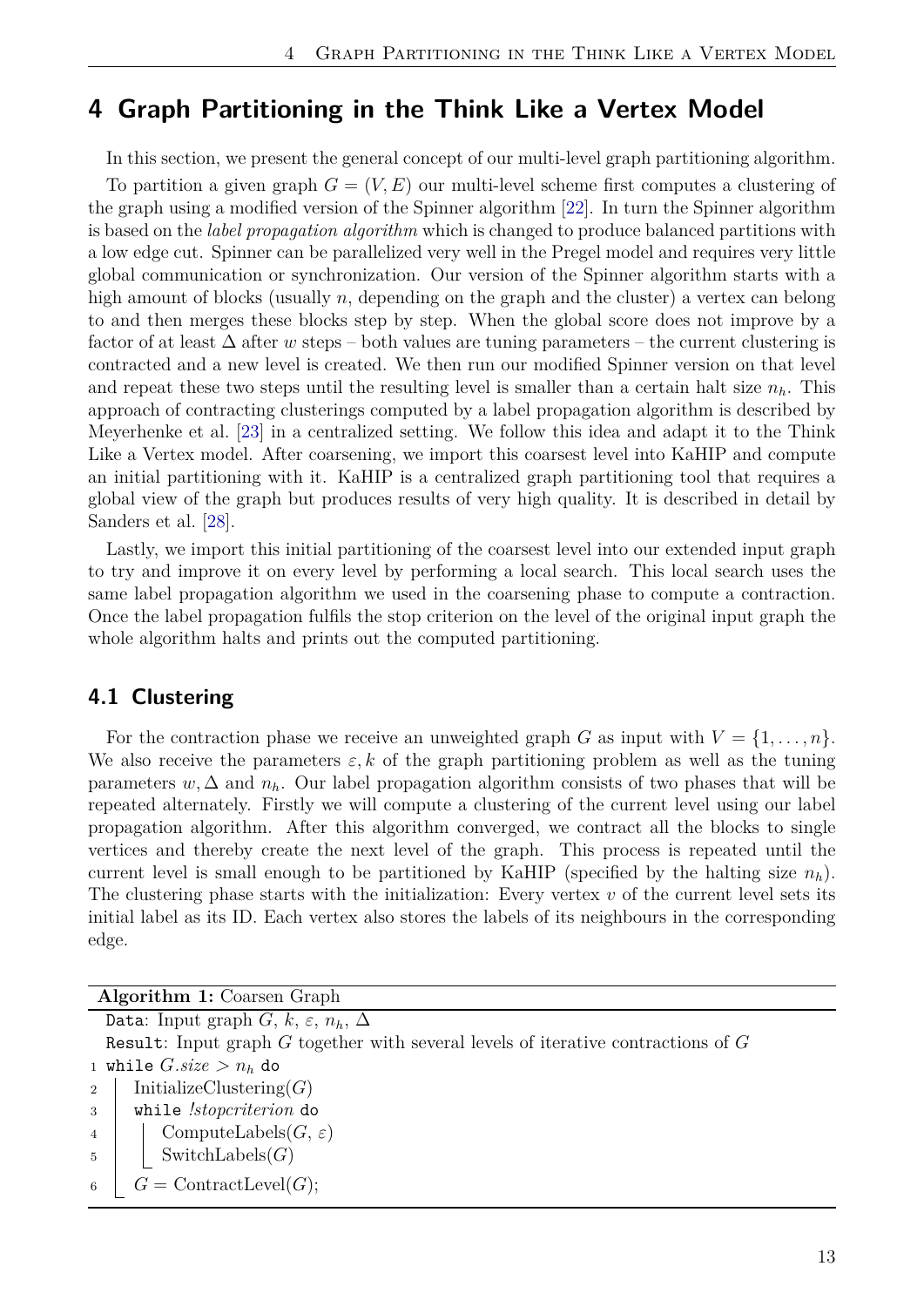#### **Algorithm 2:** InitializeClustering

Data: Graph consisting of multiple levels with the current level  $G = (V, E)$ Result: Labels for every vertex  $v \in V$ 1 for  $v \in V$  do 2 |  $p(v) := v$ 3 for  $e = (v, u), u \in N(v)$  do <sup>4</sup> storeLabel *u* FOR *u*

After this the label propagation starts. In the first of the two steps every vertex iterates over its received messages and updates the labels that are stored in the edge to the sender (A message contains the ID of the sender as well as the new label of the sender). Following this, every vertex only continues executing the current step with a certain probability starting at 50% and increasing with every step. This is to avoid an endless loop that can occur with our changed way to initialize the Spinner variant by adding "stability" to the graph, i.e. not literally every vertex changes partition in the first step. We will discuss the endless loop at the end of Section 5.2. If the vertex continues execution it computes the scores of all neighbouring partitions. We define the score function as:

$$
score(v, b) = \sum_{(v, w) \in E'} \frac{\omega(v, w)\delta(b, p(w))}{\deg_{\omega}(v)} - \frac{l(b)}{C}.
$$

This score function optimizes the local cut for every vertex and a simple linear penalty term proportional to the block size to cause balance. This is very similar to the Spinner score function, however, our blocks are vertex size-constrained while Spinner uses edge weights to measure balance. Lastly, we define the global score of a level according to intuition  $score(G)$ :  $\sum_{v \in V} score(v, p(v))$ .

If the vertex received a message in this step and the current label of the vertex is not among the labels with maximum score the vertex chooses one of the labels with maximum score at random and becomes a *candidate* to switch to that label. This means the vertex is *marked* as a candidate as well as increasing a global variable counting the amount of vertices that want to switch to a certain label. If the current label has the highest score it is always preferred. This concludes the first of the two label propagation steps. In the pseudocode, *M*(*v*) denotes the set of messages received by a vertex *v* in the current superstep.

In the second step the vertices migrate between labels. We need to split this up into two steps to be able to fulfil the balancing constraint. At the start of the second step every vertex checks if it is marked. If that is not the case the step ends. If it is the case, however, the vertex computes its probability to change labels. Since we stored the amount of vertices that want to switch to a label *l* (we denote this by *candidates*(*l*)) in the last step and always have the information how many vertices can switch to label *l* without violating the balance constraint (denoted by  $free Capacity(l)$ ) this allows for a probabilistic approach. We set the changing probability of a vertex to label *l* to  $p(l) = \frac{free Capacity(l)}{candidates(l)}$ . If a vertex ends up switching its label it sends a message to all its neighbours containing its ID and its new block and we go back to step one. Label propagation stops once the current global score was not better than the best global score so far by a factor of at least  $\Delta$  in a maximum of *w* steps. After label propagation halts the contraction of the graph begins.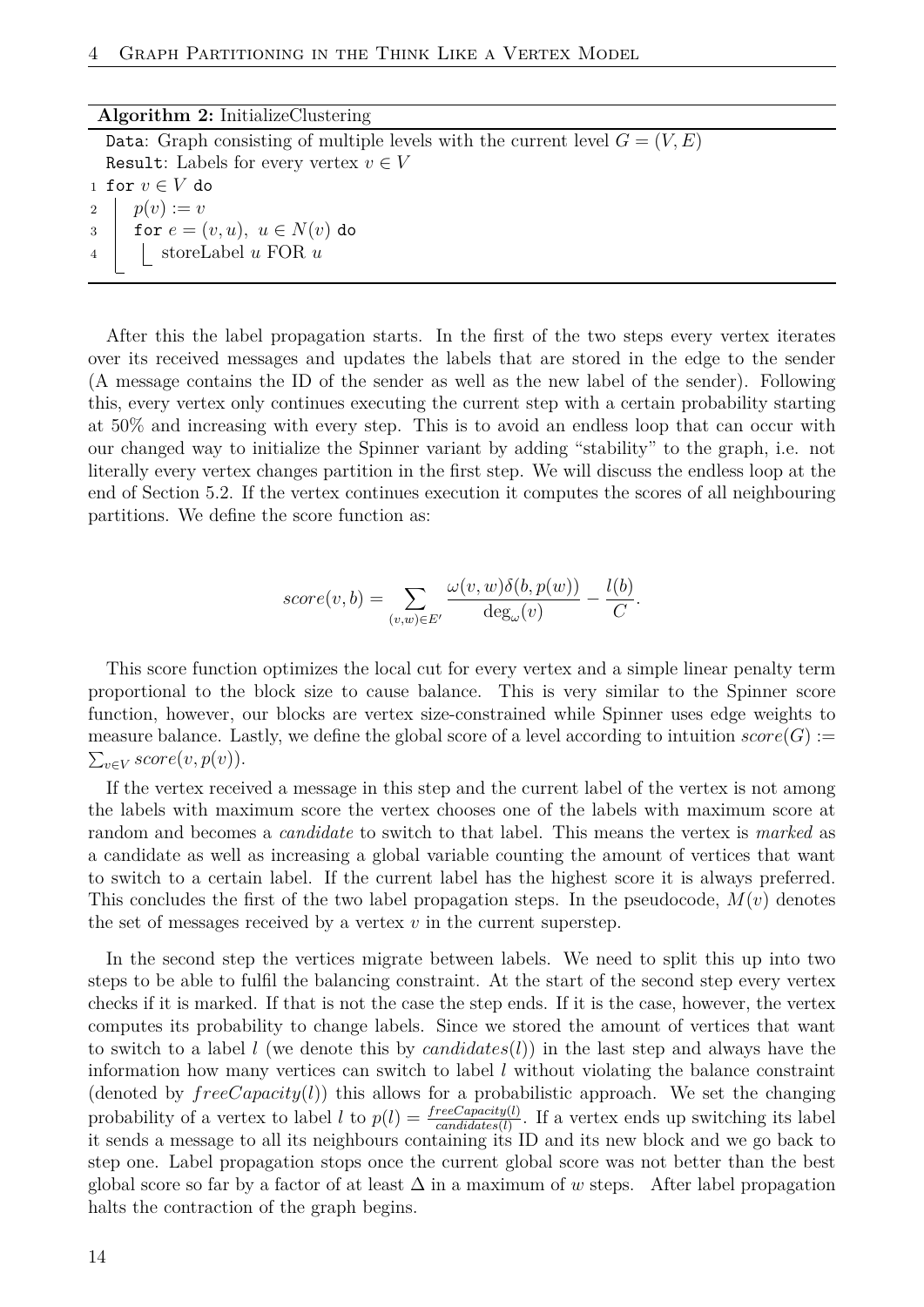#### <span id="page-14-0"></span>**4.2 Contraction**

In the first step, vertices are created. Each vertex checks if its corresponding block is empty and if it is not, a corresponding vertex is created in the new level. The vertex is initialized with weight 0.

After the contracted vertices have been created, each vertex sends its weight to its corresponding contracted vertex. This allows them to sum up the vertex weights easily.

In the following superstep the contracted vertices sum up all their received messages and set their new vertex weight to that value while the higher level sends a message for every outgoing edge to its corresponding vertex. This message contains the target ID and the weight of the edge.

Finalizing the creation of the new level each new vertex collects all these edge messages,

**Algorithm 3:** ComputeLabels

Data: Current level  $G = (V, E)$  with every vertex belonging to a block Result: *G* with appropriate vertices being marked as a candidate 1 for  $v \in V$  do 2 for *Message*  $m : M(v)$  do  $e = (v, m.t a r q et ID)$ <sup>4</sup> storeLabel *m.newLabel* FOR m.targetID 5 if  $[0,1]$   $\supset_{rand} p \leq$  participation Probability() then 6 |  $newLabel = v.compileScore(\varepsilon)$  $7 \mid \text{if } p(v) \neq \text{newLabel}$  then 8 | | markAsCandidate(*v* WITH newLabel)

#### **Algorithm 4:** SwitchLabels

Data: Current level *G* with some vertices being marked as candidates

Result: *G* with the respective vertices having switched labels and sent the appropriate message to their neighbours

1 for  $Vertex \, v \in G$  do

2 if  $isMarked(v) \wedge [0,1] \ni_{rand} p \leq calcSwitchProbability()$  then  $p(v) := qetC andideLabel(v)$ <sup>4</sup> updateAggregators()  $\mathfrak{g}$  | sendMessageToAllEdges WITH  $(v, p(v))$ <sup>6</sup> unmarkVertex(*v*)

#### **Algorithm 5:** ContractLevel

Data: Level *G* with a computed partition stored in the vertices

Result: New level *G* that is a contraction of the old *G*

- $_1$  Graph  $G'$
- 2 ContCreateVertices $(G, G')$
- 3 ContSendVWeights $(G, G')$
- 4 ContSendEWeights $(G, G')$
- 5 ContFinalize $(G')$
- $6$  return  $G'$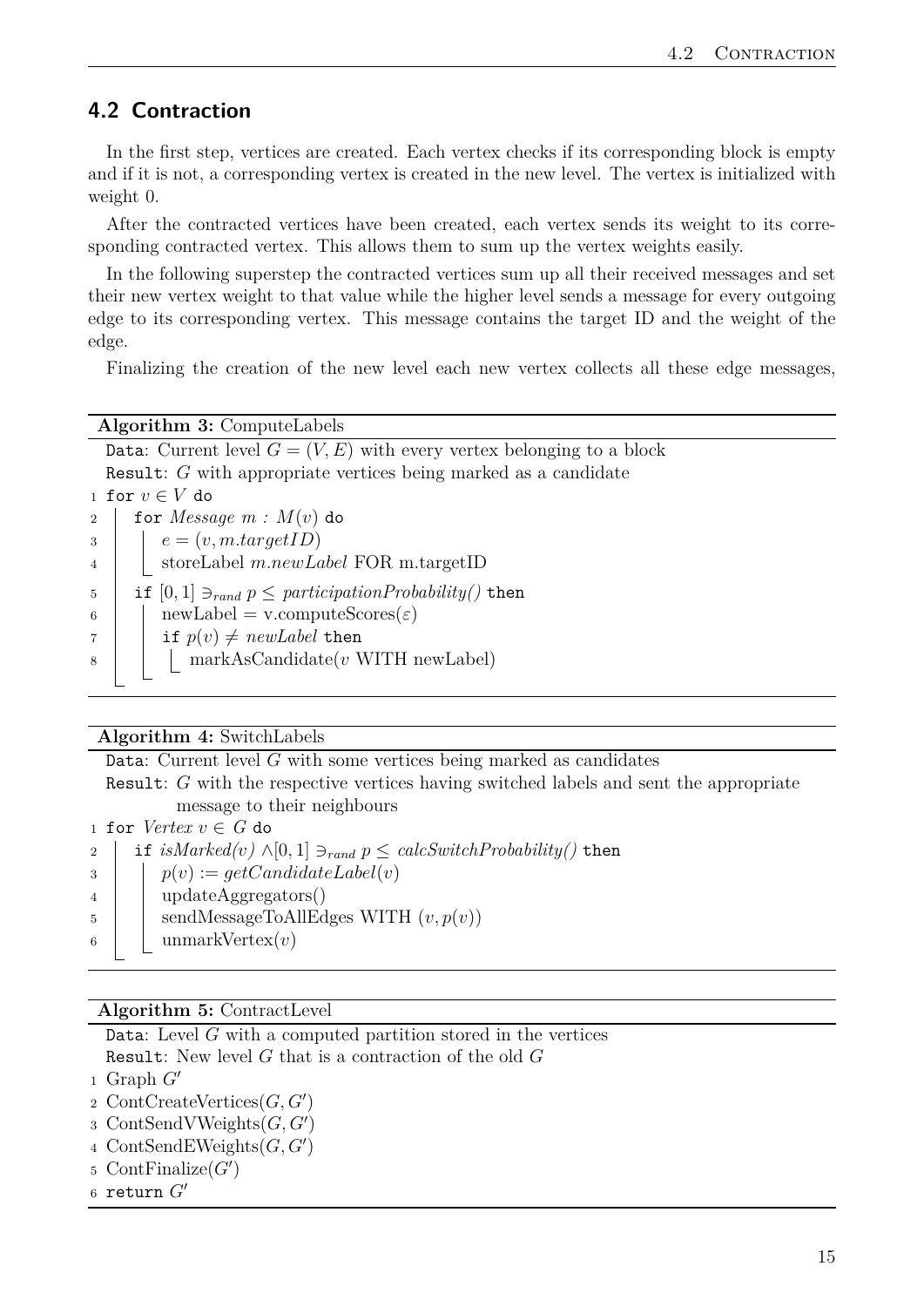#### **Algorithm 6:** ContCreateVertices

Data: Current level  $G = (V, E)$ , new level  $G'$ Result: Vertices of the contraction of  $G$  in  $G'$ 1 for  $v \in V$  do <sup>2</sup> if *getBlockLoad(getCorrespondingBlockID(v)* then 3 | *G*'.addVertex(createVertex(getCorrespondingVertexID(*v*))

#### **Algorithm 7:** ContSendVWeights

Data: Current level  $G = (V, E)$ , new level  $G'$ Result: Messages from  $G$  to  $G'$  containing the vertex weights 1 for  $v \in G$  do  $\vert$  sendMessage TO  $\mathcal{C}(v)$  WITH v.getWeight())

**Algorithm 8:** ContSendEWeights

Data: Current level  $G = (V, E)$ , new level  $G' = (V', E')$ Result: Level  $G'$  with accurate vertex weights, messages from  $G$  to  $G'$  containing edge weights. 1 for  $v \in V'$  do 2 for *Message*  $m \in M(v)$  do  $\alpha$  | *v*.weight  $+= m \text{.getWeight}()$ 4 for  $v \in V$  do 5 for  $e = (v, u), u \in N(v)$  do 6 | sendMessage TO  $\mathcal{C}(v)$  WITH  $(\mathcal{C}(u), e.\text{getWeight}))$ <sup>7</sup> setInactive(*v*)

#### **Algorithm 9:** ContFinalize

Data: New level  $G' = (V', E')$ Result:  $G'$  is a contraction of  $G$  and therefore used as the current level 1 for  $v \in V'$  do 2 for *Message*  $m \in M(v)$  do  $e = (v, m.getTargetId))$  $\downarrow$  **e**.weight + = *m*.getWeight()

sums up the edge weights of edges to the same partition and sets the weight of the edge to the corresponding vertex to the sum of the received weights. After this step, the clustering starts anew.

## <span id="page-15-0"></span>**4.3 Initial Partitioning**

After contracting the graph to a level  $G = (V, E)$  with  $|V| < n_h$  we use KaHIP to compute an initial partitioning. KaHIP [\[28\]](#page-32-13) is a graph partitioning framework developed by Peter Sanders and Christian Schulz at KIT. It contains several graph partitioning algorithms. we use KaFFPa (Karlsruhe Fast Flow Partitioner) to compute an initial partitioning locally on one node of the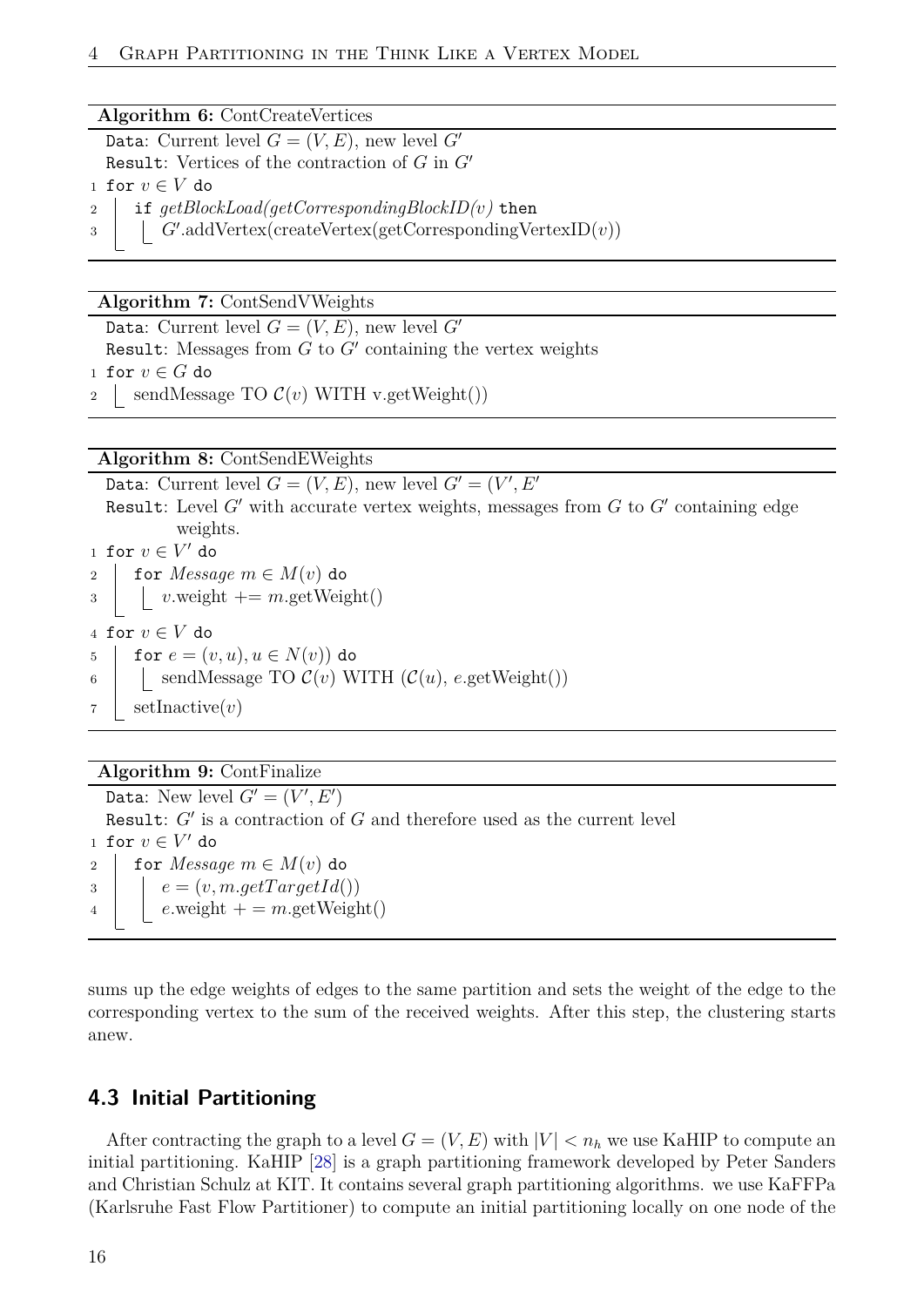Hadoop cluster. This parameter can be changed according to the memory and speed of a node to facilitate the best initial partitioning possible. The coarsest level of the graph is copied to node, partitioned and then copied back into the distributed file system.

KaFFPa itself uses a multi-level graph partitioning algorithm as well. Note that this algorithm possesses a global view and is thus able to employ advanced techniques during the coarsening and local improvement phases. The coarsening is performed by iteratively computing a matching of the graph and then contracting the vertices adjacent to the matched edges. The initial partitioning is performed by Scotch [\[24\]](#page-32-14) or Chaco [\[15\]](#page-31-13). The focus of KaFFPa is however on the local improvement methods presented in Section 3.2. After transferring the initial partition we calculated with KaHIP to the multi-level graph our algorithm then continues with the local search phase. Note that the initial partition from KaHIP is guaranteed to have exactly *k* blocks since we started with *n* blocks in the coarsening phase and the number of blocks at the end of the coarsening phase is non-deterministic.

#### <span id="page-16-0"></span>**4.4 Local Search**

The local search phase is divided into two phases. In the first part we transfer the partition of a coarser level to the level above. The second part is the actual local optimization and that improves the partition on the current level. For this we use the same label propagation algorithm we also used to compute a clustering in the coarsening phase.

**Transferring a partition from a high level to one level above.** In this phase we consider two levels  $G$  and  $G'$  with  $G$  being the coarser level and already partitioned, either from the initial partitioning phase or from this phase. At the start each vertex in  $G'$  sends a message to its corresponding vertex in *G*. In the next step the corresponding vertices reply to the messages and send their current label to the higher level. In the last step each vertex in the higher level updates its partition with the received value.

**Local optimization.** In this phase we only consider one level  $G = (V, E)$ . We employ the label propagation algorithm from Section 4.1 with minimal changes. We do not need initialization since we receive the partition either from KaHIP or from the level above. Again each vertex computes the score of neighbouring blocks and migrates to the best block with a probability depending on the amount of vertices that want to switch to that block. We do not need to disable some vertices in the LabelPropagationComputeLabel step to avoid the endless loop in this step. This is due to the fact that we operate on a clustering in the coarsening phase whereas KaHIP gives us a partition. This leads to only few migrations per superstep, mitigating the back and forth between the same two states. Also note that in this phase our algorithm is very similar to Spinner.

We use the same stop criterion as well, halting when there was no improvement by at least  $\Delta$  in the last *w* steps. When the stop criterion is met, we transfer the partitioning one level below again. Once the stop criterion is met on the lowest level – the input graph – the complete algorithm halts and the partition is put out.

Due to KaHIP's partitioning and label propagation not creating any new blocks, there are only *k* blocks in the output as opposed to the *n* blocks during coarsening. There is no strict balance guarantee, however, balance is achieved through the probabilistic measures introduced by Spinner such as the probabilistic migrations and the penalty term in the objective function.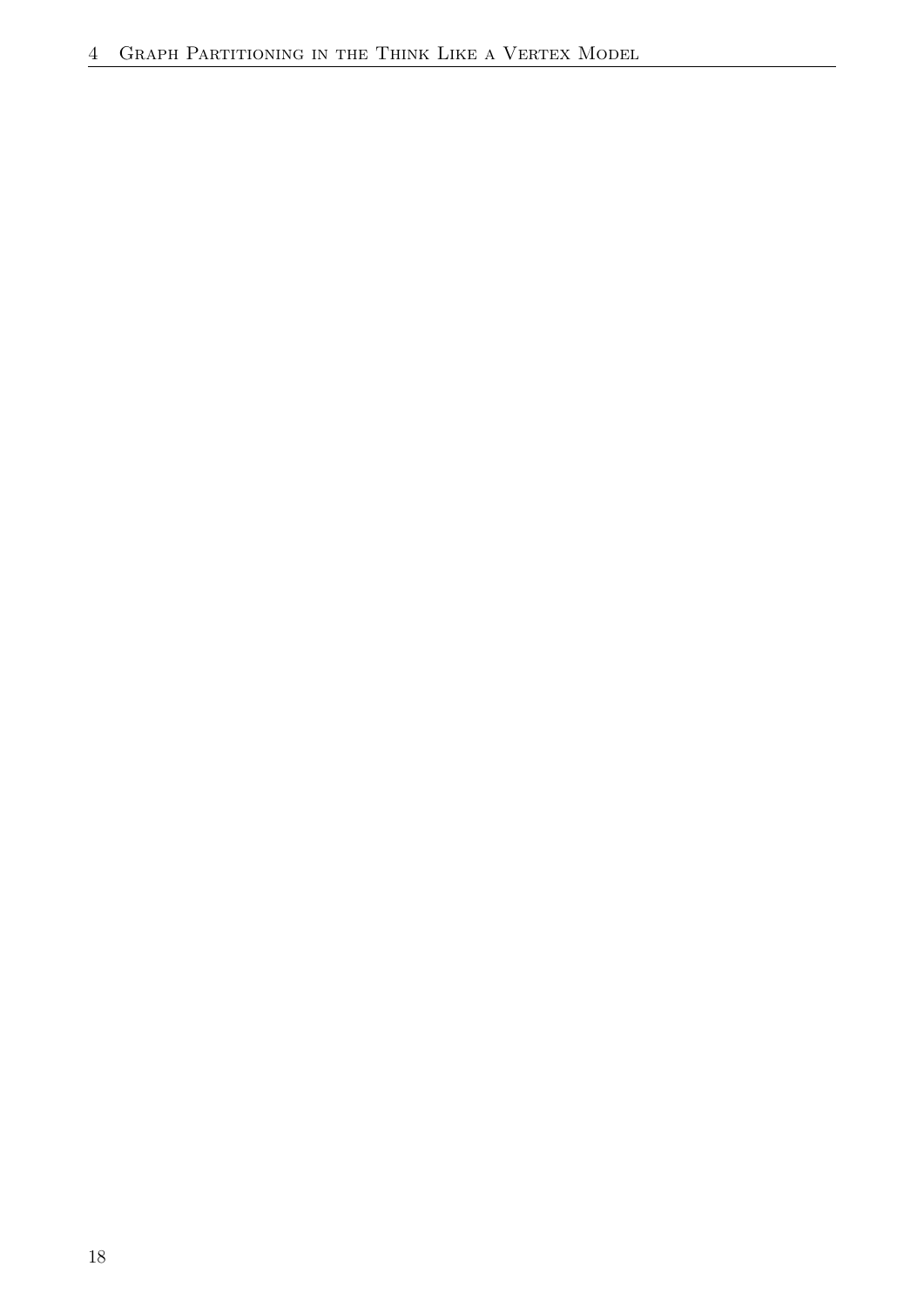## <span id="page-18-0"></span>**5 Implementation in Giraph**

In this section we explain the implementation of our algorithm in detail. We start by giving a brief introduction to programming in Giraph and then explain the changes we made to the Spinner label propagation algorithm to suit our needs as well as the implementation of the multiple levels.

#### <span id="page-18-1"></span>**5.1 Giraph Programming Concepts**

Giraph is the most widely-used graph processing framework for large-scale computing and was our first choice to implement our algorithm. It allows for easy implementation of graph algorithms using the perspective of a local vertex and thus high scalability due to following the Pregel model. It is for example used by Facebook since 2012 to analyse their graphs with up to a trillion edges. In the following we present the most important parts of the framework that the algorithm is run in.

A graph algorithm in Giraph consists of a series of *supersteps*. At the beginning of a superstep each vertex receives *messages* sent by other vertices in the last superstep. Then, every vertex executes the code of the algorithm and may send messages to other vertices during this period. At the end of the superstep, it is ensured that all vertices have finished the current superstep – since every vertex executes the code in parallel – and messages are being delivered for the next superstep. The main graph algorithm is implemented as a subclass of the AbstractComputation class. It provides a compute() method that will be executed by each vertex in the graph in each superstep. The compute method has two parameters, the vertex that executes the code and the messages that this vertex received in this superstep. To implement more complex graph algorithms that for example have different phases, there are several possibilities. One can use the getSuperstep() method to retrieve the current superstep and make a case differentiation this way. Every vertex also has a user-defined value field that can store information. In the compute() method it is also possible to add vertices and edges to the graph. The created objects are passed as a parameter in addVertexRequest()/addEdgeRequest() and are added to the graph before the next superstep.

To be able to structure graph algorithms better – among other reasons – the MasterCompute class was created. It is a centralized master instance and contains a compute() method that will be executed once each superstep, before the vertices start with their current superstep. In this class it is possible to choose an AbstractComputation to be used from this superstep on. This allows for better object-oriented programming by writing simple AbstractComputation classes and then using a MasterCompute class to handle the control flow of the algorithm and switch between phases. It also allows storing values over time as static fields to allow more complex computations.

One of the most important aspects of the MasterCompute class, however, is that it contains the method necessary to register *Aggregators*. Aggregators are global variables combined with a binary operation like min*,* max*,* + and are necessary for most non-trivial graph algorithms. For example, in graph partitioning the balancing constraint can not be locally checked which creates the need for aggregators. Before it is possible to use an aggregator it has to be registered in the initialize() method of the MasterCompute class. This requires the name and type of aggregator to be set. The name is basically an ID of the aggregator and is used to store and retrieve values from it. The type of the aggregator is a subclass of Aggregator and defines the combination of data type, operation and initialization that the aggregator uses. Many standard aggregators are already implemented in Giraph, for example the LongSumAggregator, which is initialized with the value 0 and each time a vertex calls aggregate(), adds the passed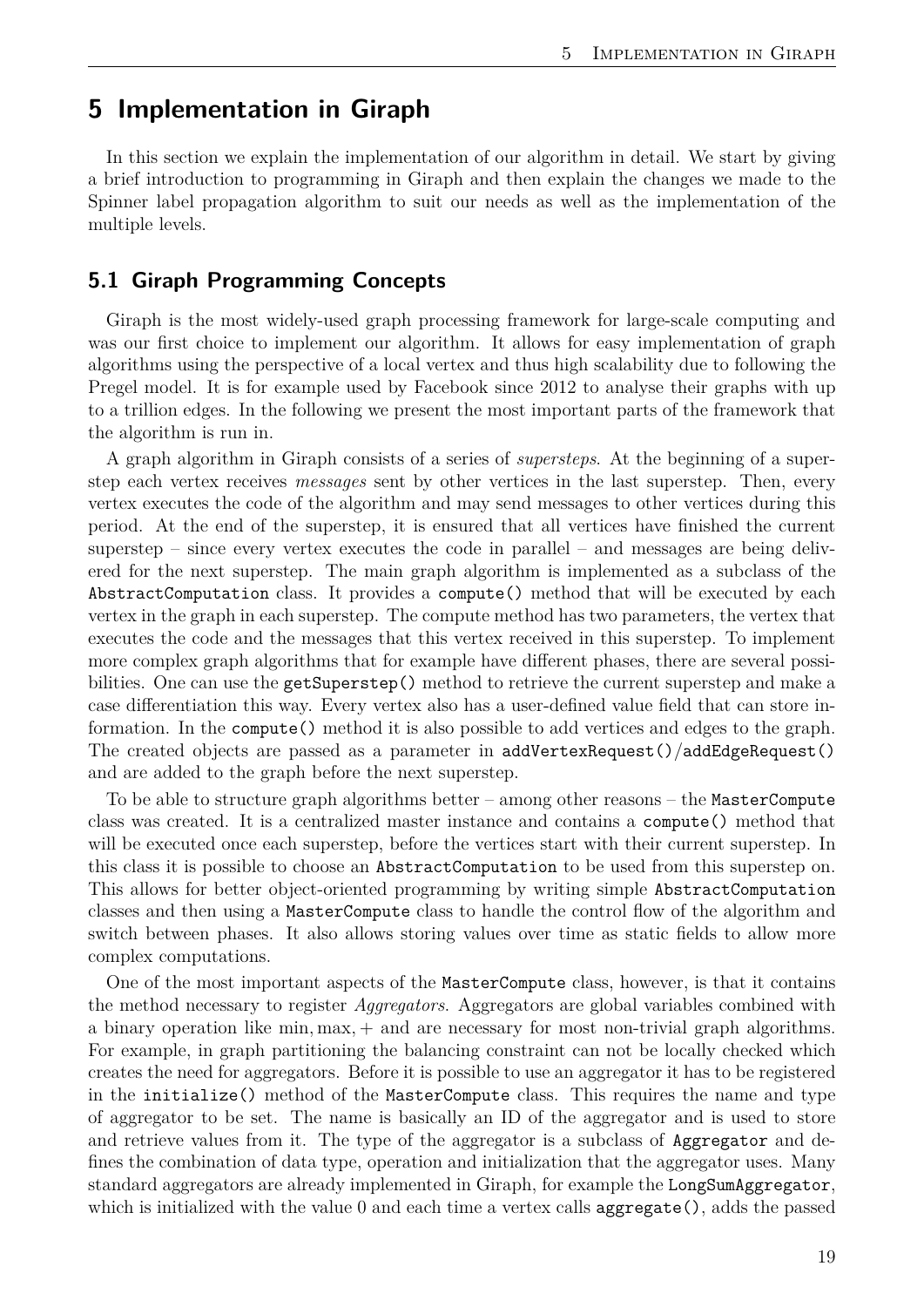long to the current value of the aggregator. The current value can be requested with the getAggregatedValue() method. To implement an own aggregator, one needs to define instructions how to create an initial value, how to process a value being stored via aggregate() and how to retrieve the current value via getAggregatedValue(). Note that the operation that combines the current value and the one to be processed should be commutative and associative since the order of the store commands is not deterministic.

A Giraph algorithm will halt if one of two conditions is met.

- The method haltComputation() in MasterCompute is called. This instantly halts the algorithm.
- Every vertex of the graph called its voteToHalt() method.

The voteToHalt() method is an interesting concept. Once a vertex calls this method, it will no longer execute code during a superstep until it receives an arbitrary message by another vertex. Once all vertices of the graph are in this "sleeping" state, the algorithm halts as well. We will use this to deactivate parts of the graph that we don't need any more and never wake them up.

In the Giraph implementation there is a class  $Vertex < I, V, E >$  as well as a class Edge $< I, E >$ . Hereby, the generic type variable I parametrizes the class whose objects act as the ID of a vertex, V is the *vertex value* class and E is the *edge value* class. The vertex value class is a class field of of Vertex that is used to store information used by the algorithm. The same applies to edge values.

For our algorithm the vertex value object stores

- The current block (a 64-bit integer)
- The "candidate block" , the block the vertex might switch to in the second label propagation phase (a 64-bit integer)
- A boolean indicating whether the vertex is in the coarsest level of the graph or not (used for processing the result of the contraction and to distinguish between active and inactive levels in local search; 1-bit boolean)
- A boolean indicating whether the vertex is marked as a candidate to switch blocks in the second phase of label propagation (1-bit boolean)
- Its weight. This is necessary due to contraction (64-bit floating point number) when subsets of  $V'$  should have the same weight as their corresponding subsets in  $V$ .

The edge value object stores

- The weight of the edge (64-bit floating point number)
- The partition of the target vertex of this edge. This is used to calculate the score function since a vertex only has its own local information. Every time a vertex switches partitions, it sends an update message to its neighbours so they update this value. (64-bit integer)

With this in mind we can now discuss in detail how to implement the rough directives of Section 4. One of the first problems with implementing the multi-level graph partitioning scheme is that in several steps different levels of the graph have to perform different steps. This means, that in several steps each vertex has to "know" in which level it is. For this purpose we will often use the voteToHalt() method of a vertex as well as the  $isInCoarsest()$  field. In theory vertices that have voted to halt can be reactivated by sending them a message, however, we will not use this feature. Once a vertex has voted to halt it will not execute code any more for that phase of the algorithm.

The implementation of our algorithm follows this plan: Firstly we coarsen the input graph by iteratively computing clusterings and coarsen the computed clusterings. Once the halting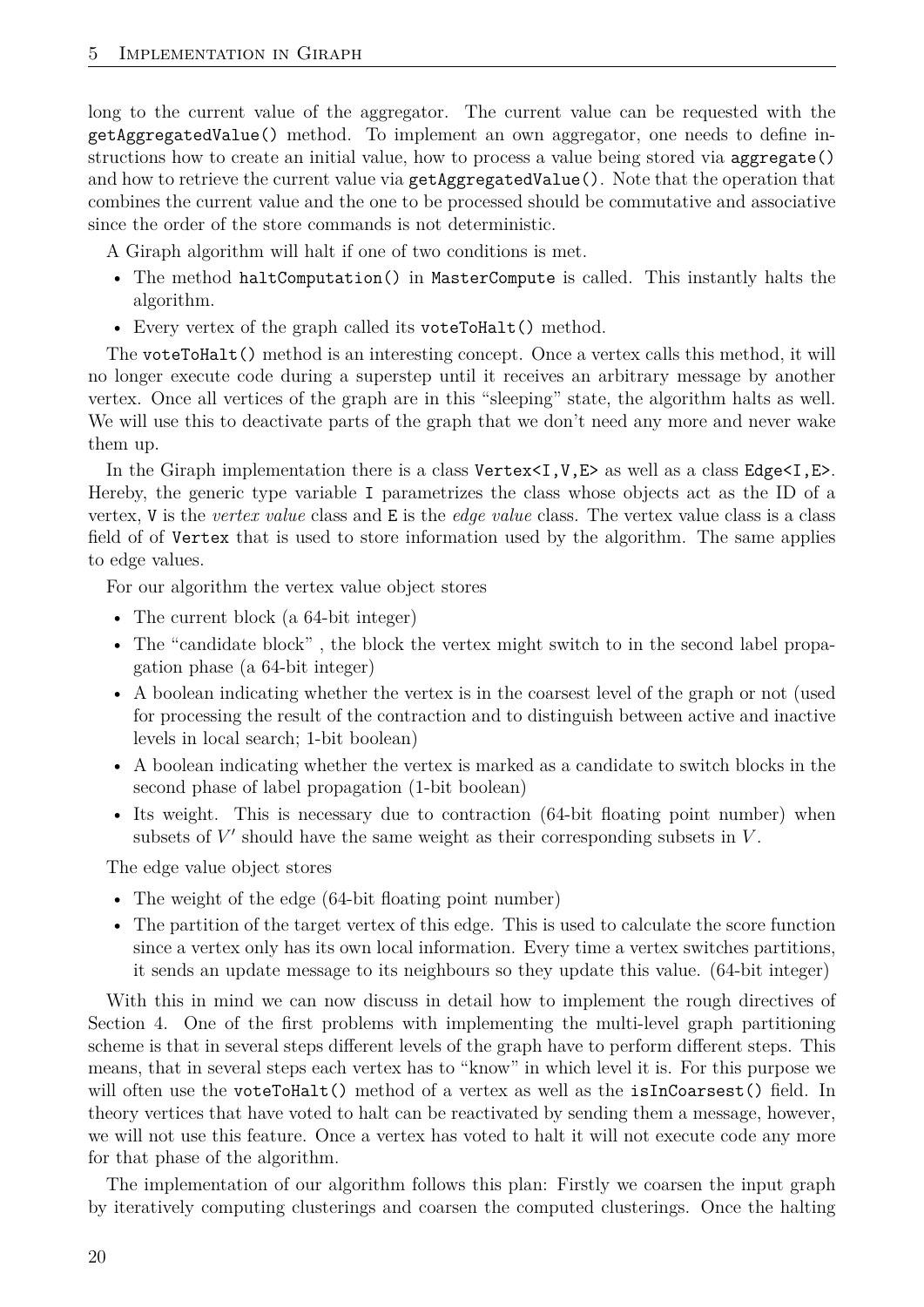condition is met, vertices from all levels including their edges, weight and labels are written to the HDFS. We then iterate over the output file and write the coarsest level to a separate file. We then copy this file to local disk and transform the graph file so it can be partitioned by KaHIP (this requires a renaming of the vertices to  $1, \ldots, n'$  for an appropriate  $n'$  as well as changing the graph file format). KaHIP then produces an output file with a mapping of vertices to their labels. We undo the transformation on the vertices from the output file and copy it into the HDFS. Subsequently, we iterate over our first output file containing all levels of the processed graph and overwrite the labels of the coarsest graph with the better partition computed by KaHIP. Lastly, we iteratively perform a local search on each of the computed levels and write the computed partition of the input graph to disk.

#### <span id="page-20-0"></span>**5.2 Spinner Variant**

**Initialize partitions.** In the initialization step every vertex of the input graph chooses its initial label. In Spinner, each vertex chooses a random label from  $\{1, \ldots, k\}$ . To be able to iteratively contract the computed clusterings, we changed this and made each vertex choose its ID as its label. In the higher levels we will subtract an offset to ensure the resulting label *l* fulfils  $1 \leq l \leq n$ . This creates the need for 2*n* aggregators to store block sizes as well as the amount of vertices that want to migrate to a block in a certain superstep. It should be noted that only a fraction of these aggregators will actually be used after a few supersteps, since many blocks that started with just one vertex would be merged with others and disappear. The aggregators that store the load will sum up all aggregators that are aggregated on them and store them throughout the algorithm. This means when a vertex migrates from one block to another, it needs to aggregate its negative weight to the load aggregator of the old label as well as its positive weight to the load aggregator of the new label. The candidate aggregators, however, will be reset after every superstep. They also sum up the values aggregated to them.

In case the cluster does not have enough memory to create 2*n* aggregators we also implemented a second mode that consumes less memory. By setting a parameter  $k' < n$ , only  $2k'$  aggregators will be registered. In that case, every vertex chooses its label  $l$  as  $l = (id - offset) \mod k' + 1$ , ensuring that all labels *l* fulfil  $1 \leq l \leq k'$ . To ensure a fast initialization the following trick has been employed in our Spinner version: After every vertex initialized its own label, instead of sending a message to all neighbours which would result in  $\mathcal{O}(m)$  messages in the first step each vertex calculates the initial label of all of its neighbours. This is possible just using information the vertex needs anyway to calculate its own label. Since only message-receiving vertices are allowed to change label every vertex has to send an invalid message to themselves for the next superstep. This means we could reduce the amount of messages sent in the first superstep from  $\mathcal{O}(m)$  to  $\mathcal{O}(n)$ .

**Compute new labels.** In the first label propagation step, after iterating over the received messages and updating the corresponding fields every vertex computes the label with the highest score function value. However, the vertex only computes its new best label with a certain probability. An aggregator stores the superstep *s* in which the last contraction phase ended – initialized with  $0$  – and every vertex computes its probability not to participate in this step as  $p_{part} = 0.5t^s$ , with  $0.5 \le t \le 1$  being a tuning parameter. This ensures that the probability in each first label propagation step is 50% which maximizes the chances to escape an endless loop explained in the following paragraph.

Computation of the score function values is achieved by iterating over the outgoing edges and adding these  $\text{block}, \text{weight}$  entries into a hash table. If a block was already in that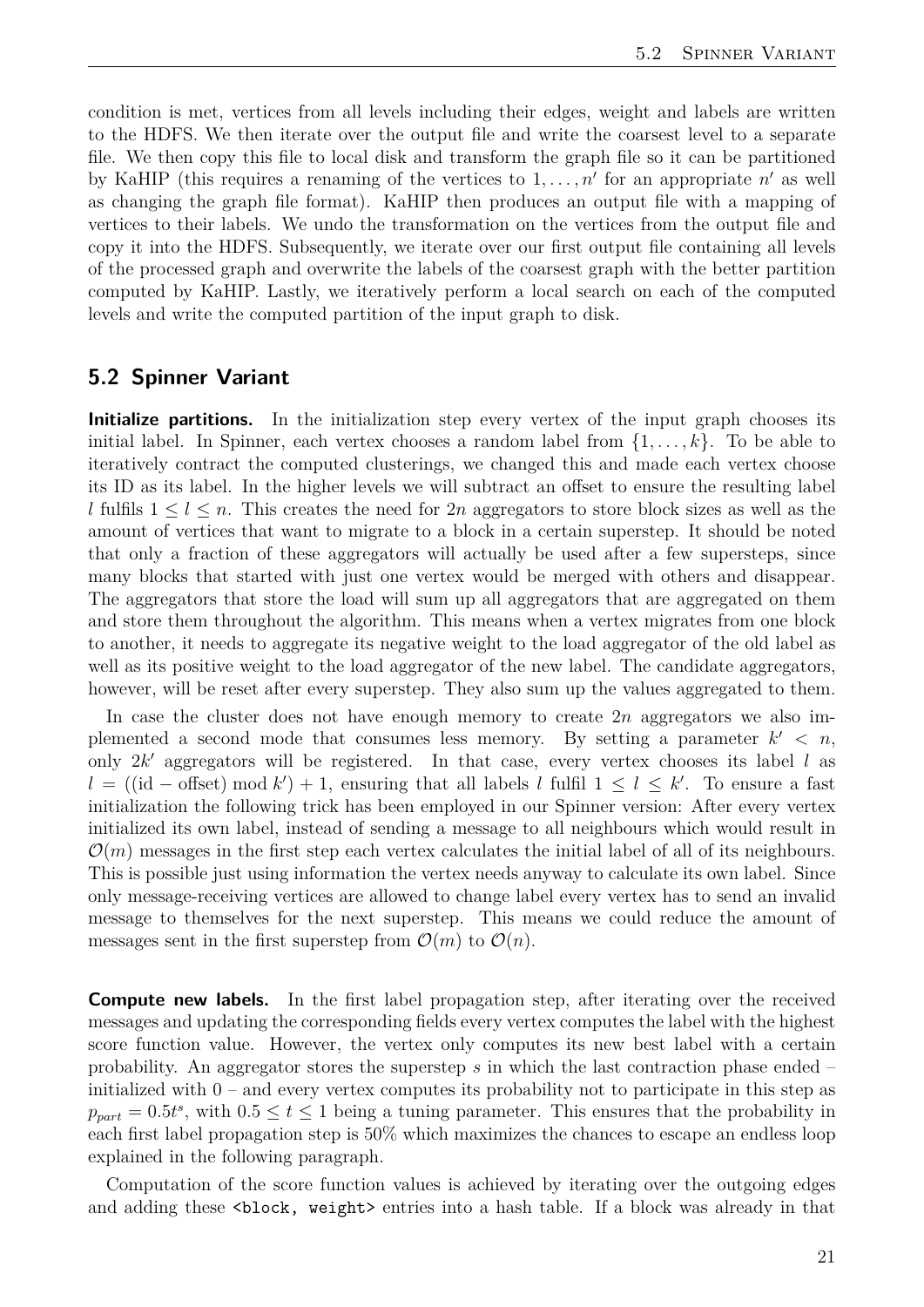hash table the weight was added onto his entry before else a new entry with their weight is being created. At the same time we add up all weights of all outgoing edges in a separate field. After all edges have been processed the score function is evaluated using almost exclusively local information. After this step we iterate over the entries of the hash table and compute the score function for each label. For this we need the weight of all outgoing edges of that label, the weight of all outgoing edges of the vertex, both of which we just computed in linear time as well as the load of each block *l* which is stored in an aggregator that is updated after each migration and the capacity *C* of a block which can be computed from the input parameters  $n, \varepsilon$  and  $k$  as  $C = (1 + \varepsilon)\frac{n}{k}$  $\frac{n}{k}$  since the input graph is unweighted. Note that the only non-local value used is the load of a partition (and some sort of global communication is necessary since the balance constraint is a global constraint). The marking as a candidate also includes increasing a global candidate counter for the respective label by one. To be able to calculate the stop criterion we also add the score of the current partition to a global counter. Spinner uses the preSuperstep() method to reduce the amount of aggregator calls, greatly improving performance. This method is called once before the compute() method is executed for all vertices. Thus, you can receive the block sizes for all blocks with a single call and store them in an array of size *k*, avoiding a call to an aggregator for each vertex. Since we start with  $k'$  blocks, however, we cannot use this optimization in the coarsening phase. It is used in the implementation of the local search phase.

If the score function of a different label than the current one is higher the vertex will be marked as a candidate and prepared for the switch. If there is a tie and the current label is among the highest score function values the current one is preferred else a random label out of those will be chosen. This is to improve stability of the graph since every vertex makes decisions based on the current state of the graph which might change to the worse for its decision as it makes it. For example if a vertex has an edge with a higher weight than all other edges combined it will most likely switch to the label of the target vertex but that vertex itself might switch to a different label at the same time.

**Endless loop during label propagation after initialization.** A small example (since the smallest example with two vertices is not very helpful) of a graph which will keep our label propagation running forever is depicted in Figure [3.](#page-22-1) The basic problem occurs when the union of each edge with the highest weight per vertex forms a matching of the current level. Since each vertex then initializes in its own block, the penalty scores of all blocks are the same. This means the partition belonging to the edge with the highest weight is optimal for every vertex. However, consider such an edge  $(u, v)$  from the perspective of *u* as well as *v* at the same time. *u* will want to switch to the label of *v* since it is the label with the optimal score function value. *v* wants to switch to *u*'s label. Since no partition is overloaded yet, the migration probability for all partitions is 1*.*0. This means *u* and *v* will swap their labels at the same time in every superstep. When we introduce a probability to not participate in this step, we create the possibility for one of the many *u*'s to switch and one of the many *v*'s not to participate. When this happens, the vertices locally escaped the endless loop. When this happens on a larger scale, the partition of the graph becomes more stable and the label propagation algorithm can run as it is supposed to. Of course, 50% optimizes the probability that one vertex does and another vertex does not participate in the label propagation in that step. Our solution also does not increase run time significantly since the participation probability approaches 100% very quickly. Every vertex that did not participate in label propagation in an iteration will get the chance to do so in the next iteration of label propagation.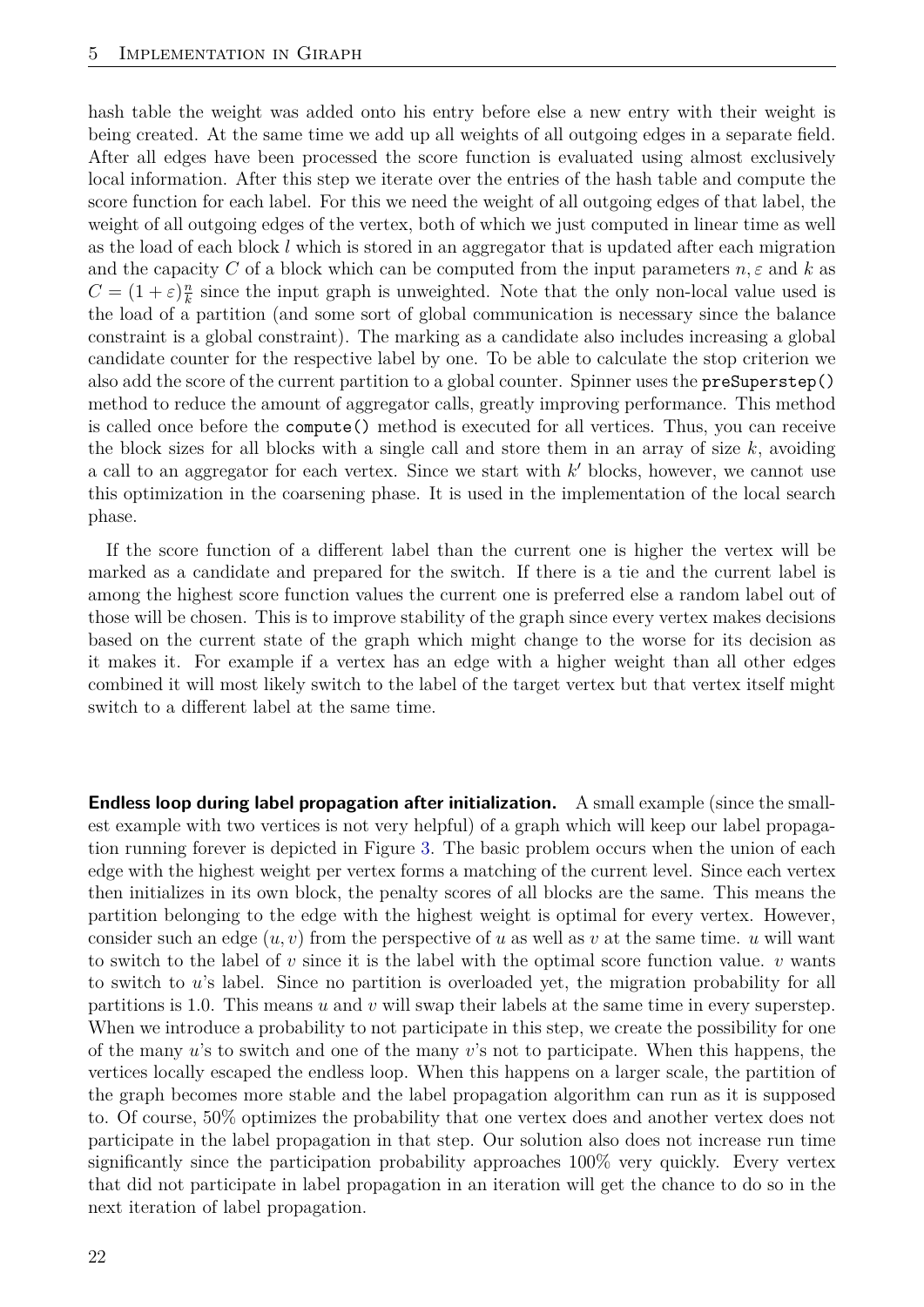

<span id="page-22-1"></span>Figure 3: A small "realistic" example graph in which the endless loop would occur. All vertices are in their own block, edge weights are annotated. Where missing, they are set to 1.

**Compute label migrations.** In the second step of label propagation all vertices that are marked as a candidate calculate their probability to switch to the vertex. Like in step one the capacity of a block can be computed from input parameters and the load of the block is retrieved from an aggregator. Additionally we also need the amount of vertices that want to switch to that label which is also stored in a global variable. Then, with a certain probability some vertices will change label and send a message containing their new label to all of their neighbours and the step is repeated. The load variables of the old and the new label are adjusted and the candidate variables reset automatically after each step due to the setting of the corresponding aggregator. If the vertex did not participate in the label computation in the last step it now sends a message to itself for the next superstep since only vertices that received messages are considered to change blocks.

**Control flow.** Lastly, we want to explain how to implement switching between the several phases of the algorithm. As introduced in Section 5.1, we use the MasterCompute class to switch between AbstractComputation implementations of different steps. For this purpose, the getSuperstep() method is very important. This method allows us to implement case differentiations. We store an offset for the current superstep as a class field as well as a boolean to indicate whether we are currently clustering or contracting the graph. In each iteration we then retrieve the current superstep, subtract our offset from it and do a simple switch: First we initialize the level, then we alternately compute best labels and perform label switches. During this, the central MasterCompute class also retrieves the current global score and checks if it is at least by a factor of  $\Delta$  better than the last score. If it is not, a counter is increased. Once the counter hits *w*, clustering on this level halts. If it is, the counter is reset and the last score is updated. Via the getTotalNumVertices() method and saving the amount of vertices after the last contraction, we check the size of each newly created level and halt once the condition is met.

#### <span id="page-22-0"></span>**5.3 Contraction**

After our Spinner variant meets its halting criterion on the current level we compute a contraction that will become the next level. This level is then used in the multi-level scheme to run on until the resulting contraction has fewer than *n<sup>h</sup>* vertices. All levels except the current level are put to sleep, meaning the steps below are only executed on the current level and newly created vertices. Note that for the input graph  $G = (V, E)$  we assume  $V = \{1, \ldots, n\}$ . When we create new vertices during contraction, we need to give them IDs as well. We want the following property: For the *i*th level the vertex IDs should be  $\in \{(i-1)n+1,\ldots,in\}$  with the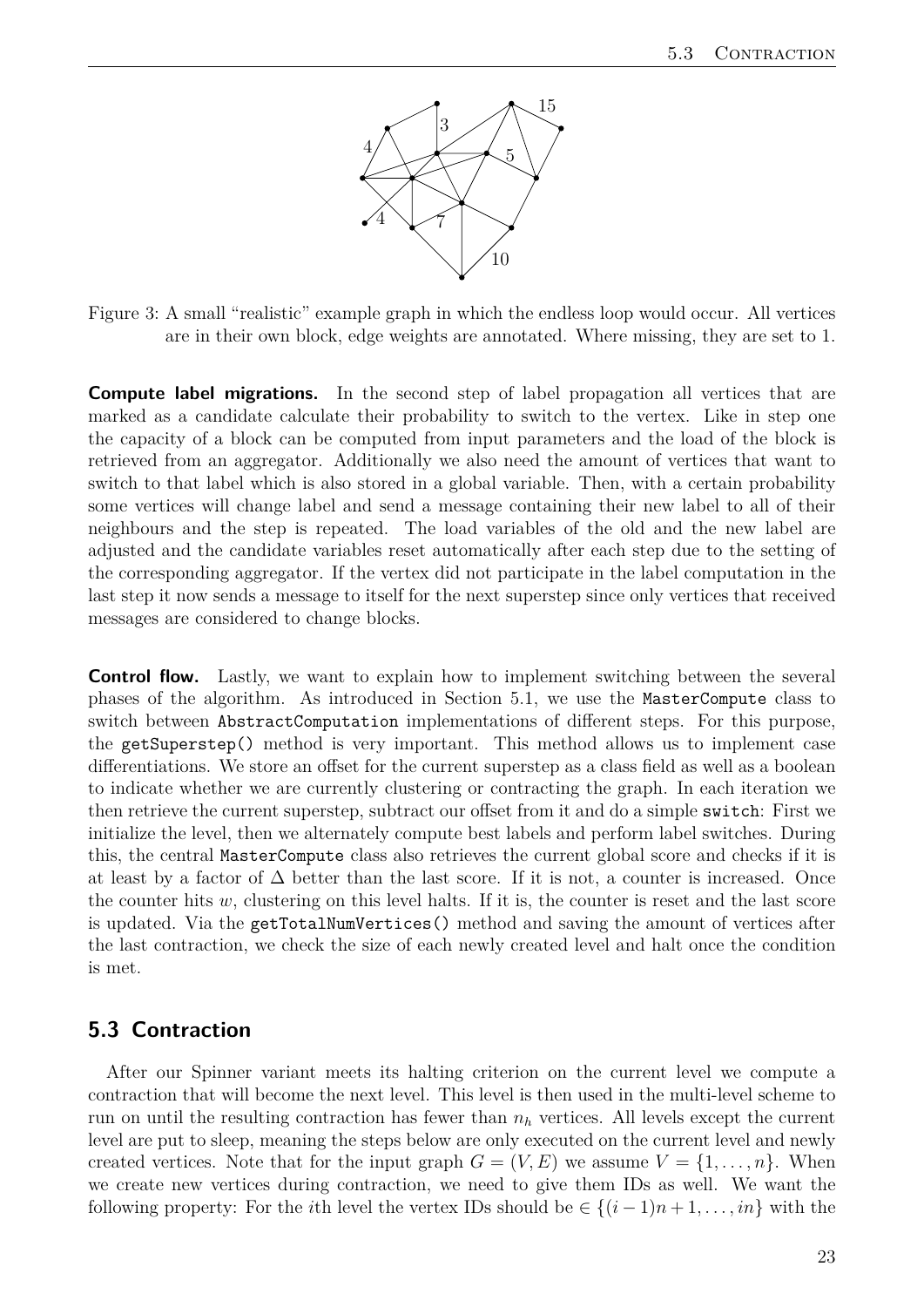input graph being the first level. When creating a new level, we need *corresponding* vertices to a vertex *v*. The vertex *w* corresponding to the ID of *v* has the ID *v.id* mod  $n + (\frac{v \cdot id}{n})$  $\frac{id}{n}$ <sup>1</sup> + 1)*n* and the vertex corresponding to the block of *v* has the ID  $p(v) + (\frac{v \cdot id}{n})$  $\frac{id}{n}$  | + 1)*n*. We will contract *v* to the vertex corresponding to its block, the vertex corresponding to the ID is necessary for the creation of the new level in Giraph.

Of course, the new level also has to be a contraction of the current level. This is achieved through the following steps:

**Create Vertices.** Each vertex *v* checks if the partition *p* corresponding to its own ID  $p =$  $v.id - (i - 1)n$  is empty or not. If it is not, the vertex creates a request to Giraph to create a vertex with ID  $vertexID + n$  and weight 0.

**Send vertex weights.** Each vertex sends a message to the vertex corresponding to its block containing the weight of the vertex.

**Receive vertex weights & send edge weights.** We differentiate between the lower and higher level by the amount of messages received this step. 0 means the vertex is in the higher level, 1 or more means the vertex is in the lower level. Each vertex in the lower level sums up the values it received as messages and set that as its new weight. Each vertex in the higher level iterates over all outgoing edges and sends a message to its corresponding vertex for each edge to a vertex with a different partition containing the weight and the partition of the neighbour vertex. Then, all vertices in the higher level are set to sleep.

**Receive edge weights.** Each vertex creates a hash table in which they save the weight of all edges to certain partitions. Then they iterate over all their messages and add the weight contained in the message to the stored weight of the partition contained in the message (if there is no entry in the hash table yet, it is treated as zero). After all messages are processed, each vertex requests Giraph to create an edge from itself to the vertex in the new level corresponding to the partition from the hash table with the weight from the hash table.

After this, the label propagation starts anew on the newly created level until the level is small enough. When the Giraph job ends, the whole graph including all levels is written to disk, we extract the highest level via a simple Hadoop job and copy it to the local disk (this file is very small since it is heavily contracted).

After preprocessing, we partition this level using KaHIP, which gives us a high-quality partitioning for that level. The preprocessing is necessary since the highest level doesn't consist of vertices from 1 to  $n'$  – which KaHIP assumes its input to – and to convert between graph file formats. We use the strong social network setting for KaFFPa. After reversing the preprocessing on the output file that KaFFPa produces, we use a Hadoop job to overwrite the partitioning of the coarsest level in the output file of the contraction run by copying it and replacing the lines in question as well as deleting the old file.

When uncoarsening the graph we need iterate through the levels starting at the highest and send the partitioning of current level to the level below that one. Since by default every level executes the code however, we need to differentiate between the current level *i* and the level  $i-1$  below that and all other levels. For this purpose we have a global variable  $id<sub>f</sub>$  that stores the first vertex of the level  $i - 1$ . This way we can determine the level of a vertex based on its id *id* and that id. If  $id_f \leq id$  and  $id < id_f + n$  then the vertex is in the level  $i-1$ , if  $id_f + n \leq id \wedge id < id_f + 2n$  then the vertex is in level *i*. In all other cases the vertex is inactive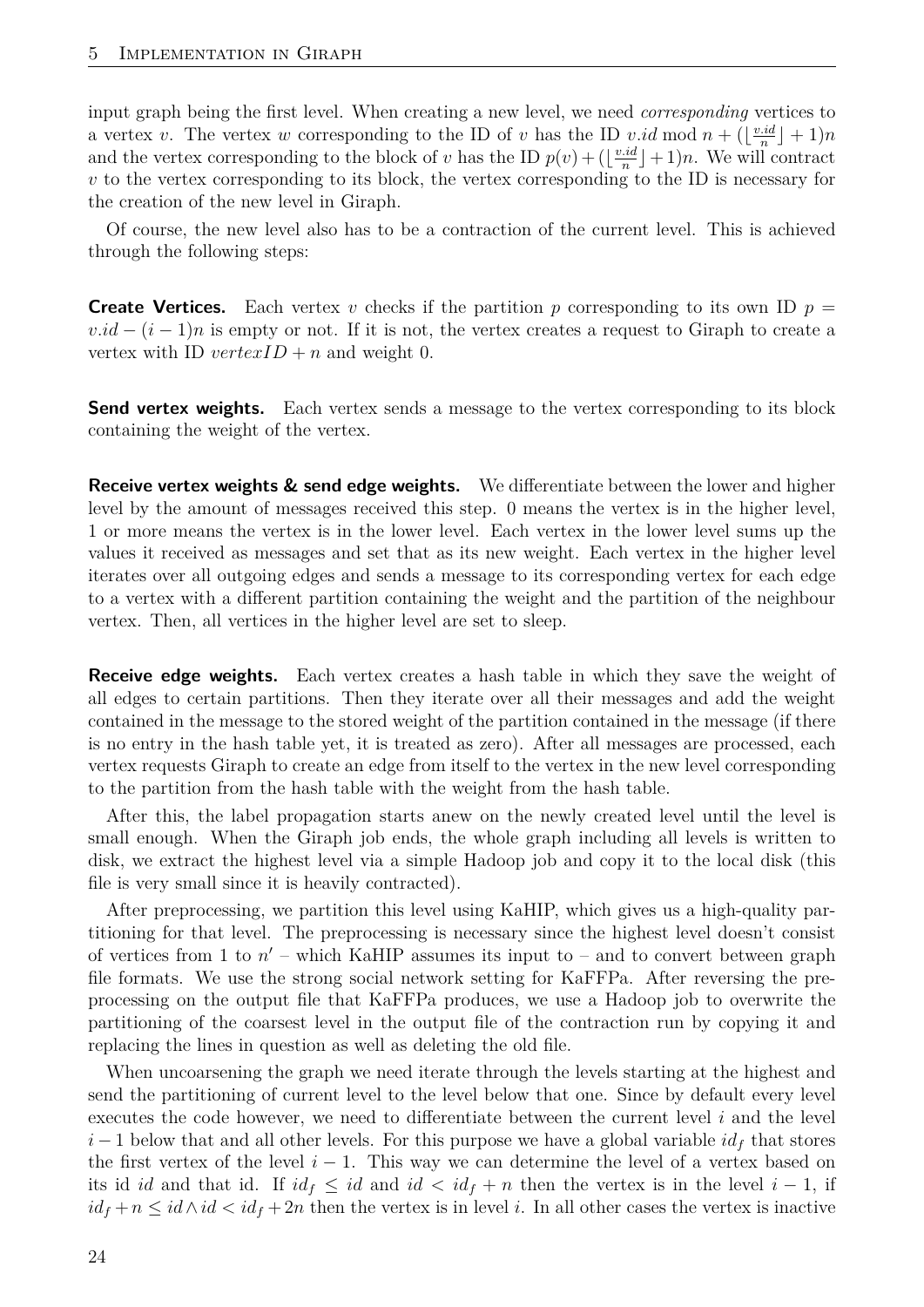for this iteration. After sending the partition information to the lower level, we can put all vertices from level *i* to sleep again and start the label propagation on level *i*. We set a flag in the vertices from other levels so we do not have to retrieve the value from the global variable each superstep. Once the level of these vertices becomes level *i*−1, the flag is set appropriately when level  $i - 1$  sends messages to level  $i$ .

#### <span id="page-24-0"></span>**5.4 Local Search**

After transferring the partitioning from a higher level to a lower one we run the label propagation algorithm on that level. The only difference to the one used for contraction is that in the contraction we start in the lowest level and create the higher levels so we can put the lower levels to sleep after we are done with them. Since in local search we start at the highest level and move down we need to ensure that the rest of the graph is not executing any code yet. For this purpose, we set a boolean of the vertex to *false* in the lower levels and check at the start of each compute() method where it is necessary whether the flag is *true* or not and only continue if it is true. If we put the lower vertices to sleep we could avoid this but we would face the problem of waking these vertices up. Either vertices of the higher levels need to store which vertices in the level one below them belong to their partition which would require a big amount of memory (although the memory would be in  $\mathcal{O}(n)$  or we would need to send a message to all IDs in the range of the lower level which would be  $\mathcal{O}(n)$  messages for each level which would be  $\mathcal{O}(n \log n)$  in the case of matching-based contraction.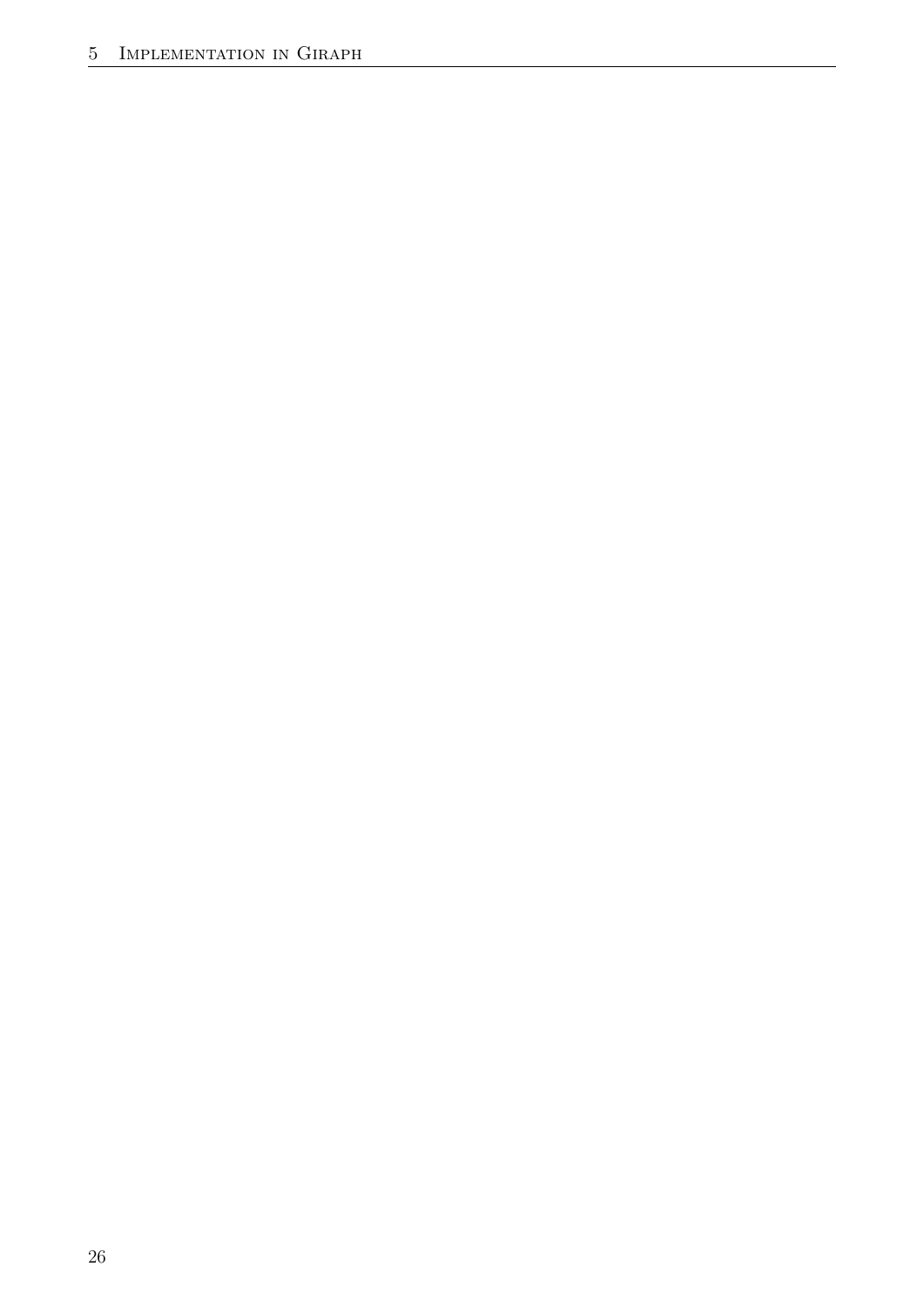## <span id="page-26-0"></span>**6 Experimental Results**

In this chapter we present and discuss the results of our experiments after introducing the methodology and setup used to acquire them.

We implemented the contraction and local search phases as Java code in Giraph which we run on Java 1.8. KaHIP is written in  $C++$  and the steps to copy the interim results to the local disk and back into HDFS are realized as Hadoop Jobs and HDFS commands. We use Hadoop 1.2.1 in pseudo-distributed mode and Giraph 1.1.0. To transfer the coarsest level and later the initial partitioning by KaHIP we use small linear time converters. They are executed on local disk and were written in  $C++$  and compiled using  $g++$  4.8.4, using optimization level 3 for KaHIP. We use the strong social configuration of KaHIP, for more information about the configurations we refer the reader to [\[23\]](#page-32-12). We execute all steps of our algorithm via a simple Python script that calls the necessary commands in order.

Since Spinner uses an edge balance constraint we changed our configuration to use weighted vertices and set  $\forall v : c(v) = \deg(v)$ . This makes our vertex size constrained problem equal to the one Spinner uses and allows us to compare our results. All of our calculations and algorithms also work with the weighted version of the problem so we can easily implement this change. The reported maximum block sizes denote the amount of edges in a block.

#### <span id="page-26-1"></span>**6.1 Experimental Setup**

The experiments were conducted on a machine provided by the Institute of Theoretical Informatics with the following specs:

We partitioned various graphs from the 10th DIMACS Implementation Challenge [\[1\]](#page-31-14) and the Stanford Large Network Dataset Collection [\[19\]](#page-32-15) with  $k = 32$  and  $\varepsilon = 0.03$ . Some graphs from the DIMACS challenge are from the Laboratory for Web Algorithmics [\[8,](#page-31-15) [7\]](#page-31-16) from where we also used the Amazon graph. Since uk-2002 contains isolated vertices which are not allowed for Spinner (and make no sense since their weight and cut would be 0) we removed these vertices. Our own tuning parameters were set to: ∆ during coarsening was 1*.*3, during local optimization was 1.02. *w* was 3,  $n_h = 75000$  and *k*' was set to min $(n, 900000)$ . We use 48 Giraph threads. For Spinner, we set  $c = \varepsilon$  as suggested in the Spinner paper [\[22\]](#page-32-0). It would also be impractical to adjust *c* based on past runs on the same graph (*c* controls the degree of balance of the Spinner solution and can be used to achieve a valid partition when the first solution was invalid or a better global cut as well as faster convergence speed if the balance constraint is easily met by the first solution). Each experiment is repeated 5 times (except uk-2002 which was repeated 3 times) and average running time, average and best cut as well as biggest block are reported.

| Property        | Value                     |
|-----------------|---------------------------|
| Processor       | Intel Xeon CPU E5-2670 v3 |
| Architecture    | x86 64                    |
| Cores           | 12                        |
| Clock frequency | $2.30$ GHz                |
| Cache           | 30 MB                     |
| RAM             | 128 GB                    |
| OS              | Ubuntu 14.04              |
| Kernel          | 3.13.0-45-generic         |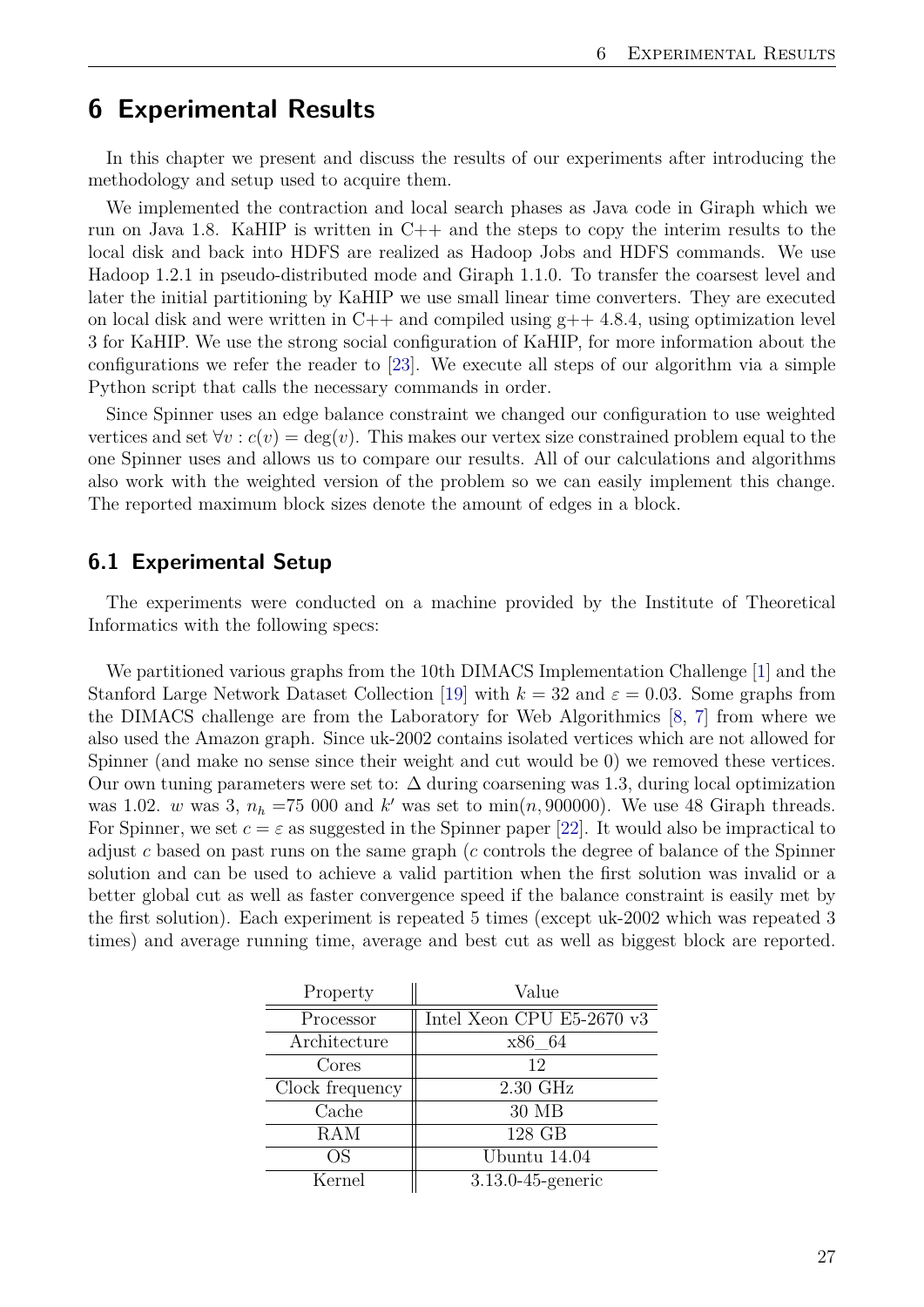| graph             | $\boldsymbol{n}$ | m           | $\min_v  N(v) $ | $\max_v  N(v) $ | Reference                    |
|-------------------|------------------|-------------|-----------------|-----------------|------------------------------|
| amazon-2008       | 735 323          | 3 5 23 4 72 |                 | 1 0 7 7         | $\lceil 7 \rceil$<br>8,      |
| as-skitter        | 554 930          | 5 797 663   |                 | 29 874          | $\lceil 19 \rceil$           |
| citationCiteseer  | 268 495          | 1 156 647   |                 | 1 3 1 8         | [1]                          |
| $cnr-2000$        | 325 557          | 2 738 969   |                 | 18 236          | $\left 1\right $             |
| coAuthorsCiteseer | 227 320          | 814 134     |                 | 1 372           | $\overline{1}$               |
| $eu-2005$         | 862 664          | 16 138 468  |                 | 68 963          | $\left[1\right]$             |
| uk-2002           | 18 520 486       | 261 787 258 |                 | 194 955         | $\left\lceil 1 \right\rceil$ |
| wiki-Talk         | 753 323          | 7 046 944   |                 | 100 029         | $\left[19\right]$            |

Table 1: Basic properties of the graphs used in our experiments. They are sorted alphabetically.

Table 2: Average global cut and runtime of our multi-level algorithm (left) compared to Spinner (right)

<span id="page-27-1"></span>

| Graph             | Avg. Cut    | Avg. $t$ [s] | Avg. Cut     | Avg. $t$ [s] |
|-------------------|-------------|--------------|--------------|--------------|
| amazon-2008       | 703 800.4   | 1 302.9      | 2 575 545.6  | 204.0        |
| as-skitter        | 3 215 195.0 | 2 2 9 3 .3   | 5 040 332.8  | 206.2        |
| citationCiteseer  | 438 870.0   | 788.9        | 897 556.0    | 177.5        |
| $cnr-2000$        | 1 684 627.6 | 955.8        | 2 894 320.4  | 181.9        |
| coAuthorsCiteseer | 133 256.4   | 583.2        | 677 534.8    | 162.4        |
| $eu-2005$         | 2 587 074.8 | 3 827.5      | 10 412 803.2 | 209.4        |
| uk-2002           | 8 014 413.3 | 24 107.0     | 81 607 518.0 | 1 339.3      |
| wiki-Talk         | 2 203 763.2 | 5 235.5      | 2 419 945.2  | 151.8        |

The block size is to confirm that the partitioning is valid since there is no guarantee that the balancing constraint is fulfilled.

To compare Spinner's and our output quality we measure the *global cut G<sup>C</sup>* as well as the *maximum block size*  $b_{\text{max}}$ , defined as

$$
G_C = \sum_{v \in V} (\sum_{(v,u) \in E} c(v,u) * \delta(p(v), p(u))), \ b_{\max} = \max_{1 \le i \le k} \sum_{v \in V, p(v) = i} \deg(v).
$$

To compare the balance we compute the ratio  $r_{\text{bal}}$  of  $b_{\text{max}}$  to the average block size as

$$
r_{\text{bal}} = \frac{b_{\text{max}}k}{c(V)}.
$$

We only compare our results with Spinner since according to their experiments [\[22\]](#page-32-0) they outperform the other stream-based algorithms by a large margin.

#### <span id="page-27-0"></span>**6.2 Results**

In Table [2](#page-27-1) we compare Spinner's cut quality with ours, for example on the big uk-2002 graph we only needed a tenth of Spinner's cut. Every partition we compute has a better global cut than the one Spinner computes. With the exception of wiki-Talk, which appears to be an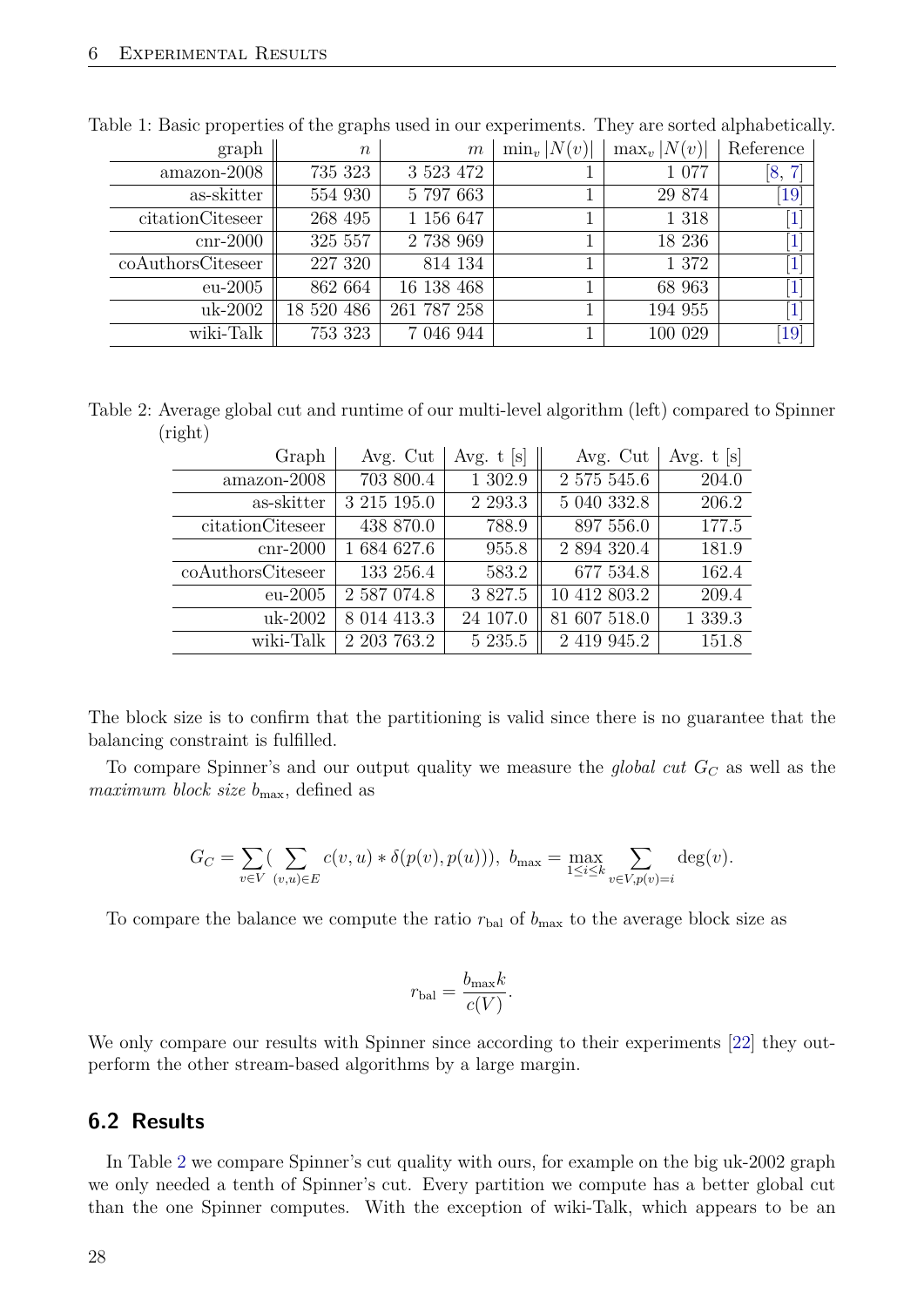<span id="page-28-0"></span>

| Graph             | $t$ coarsening | $t$ initial partitioning | t local improvement |
|-------------------|----------------|--------------------------|---------------------|
| amazon-2008       | 1 006.9        | 118.0                    | 178.1               |
| as-skitter        | 896.2          | 1 102.8                  | 244.9               |
| citationCiteseer  | 276.8          | 357.6                    | 174.5               |
| $cnr-2000$        | 690.8          | 28.8                     | 236.3               |
| coAuthorsCiteseer | 259.9          | 152.4                    | 170.8               |
| $eu-2005$         | 2 723.9        | 599.3                    | 504.3               |
| uk-2002           | 19 647.0       | 1 523.3                  | 2 936.7             |
| wiki-Talk         | 1 072.4        | 3 606.7                  | 556.5               |

Table 3: Average running time of the three phases of our algorithm in seconds for various graphs

Table 4: Average size of the coarsest level for several graphs

<span id="page-28-1"></span>

| $ V $ of coarsest level |
|-------------------------|
| 51 416.8                |
| 60 780.0                |
| 33 410.6                |
| 54 124.8                |
| 44 943.8                |
| 74 798.0                |
|                         |

outlier since neither Spinner nor our algorithm can meet the balance constraint on that graph, our worst cut is almost 60% better than the one Spinner computes. On the geometric average, the cuts our algorithm computes are around 2.88 times better than Spinner's. As presented in Table [5](#page-29-0) we are also better balance-wise, Spinner will sometimes calculate an invalid partition by violating the balance constraint, which happens very rarely with our algorithm due to the multi-level approach. The maximum partition in the Spinner solution is often smaller than ours, since Spinner focuses more on balance. However, there's no graph for which Spinner's solution meets the balance constraint and ours does not.

A downside to the current multi-level algorithm is its runtime however. Ignoring the outlier wiki-Talk, in our experiments our algorithm took 3-20 times as long as Spinner. For the large graphs eu-2005 and uk-2002, our algorithm takes 20 and 18.8 times as long as Spinner, indicating a scaling around this factor. This is mainly due to the contraction step since the trick described in Section 5.2 can not be employed there. The distribution of runtime across phases, excluding IO, can be found in Table [3.](#page-28-0) On the biggest graph, uk-2002, the coarsening phase was responsible for 82*.*5% of the total runtime. Note that the runtime of our initial partitioning and local improvement phase is often below twice the runtime of Spinner, allowing for a comparable runtime with a faster coarsening phase. To give further perspective on these runtimes, Table [4](#page-28-1) contains the average size of the coarsest level of selected graphs.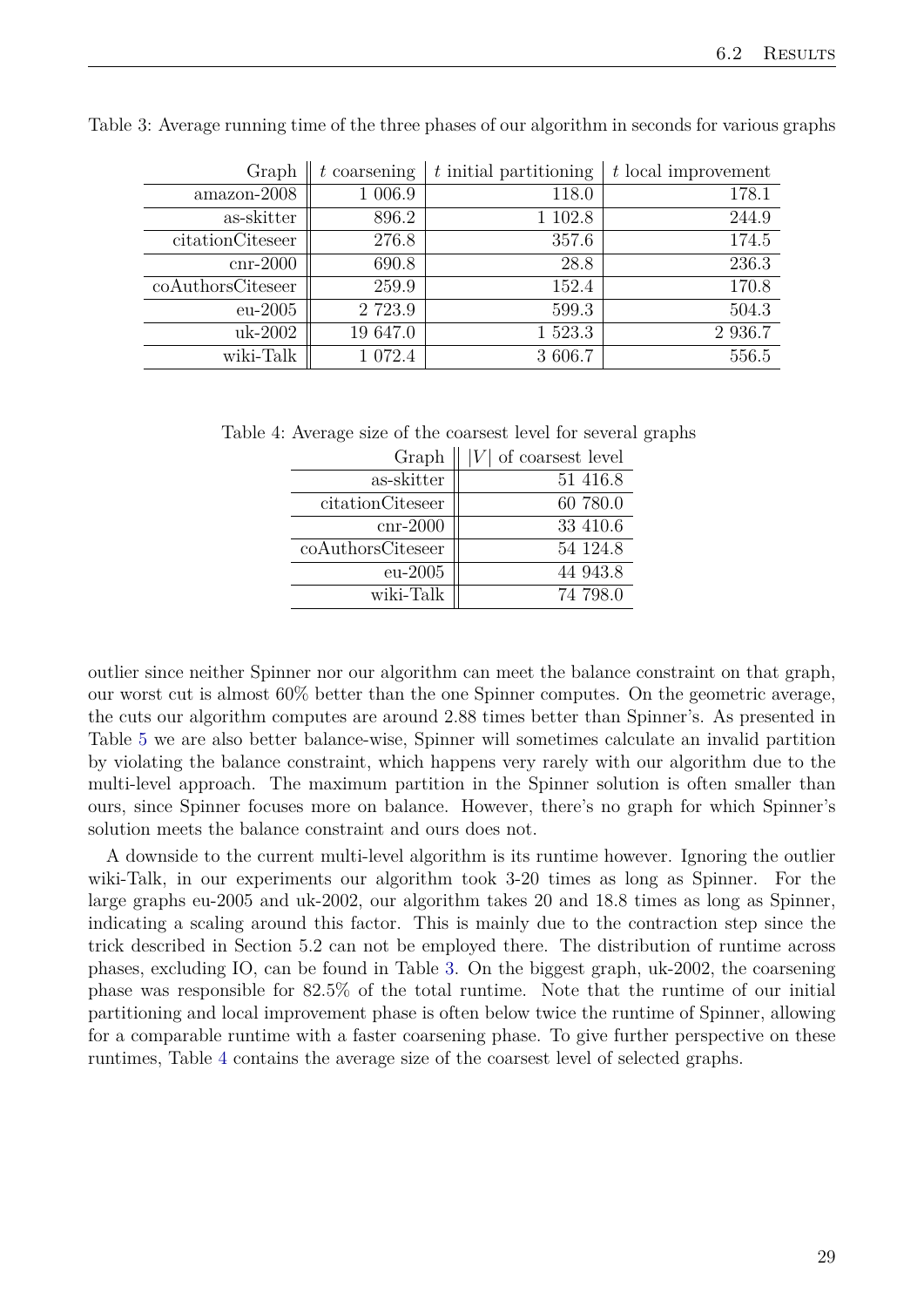<span id="page-29-0"></span>

| Graph             | $b_{\rm max}$ | $r_{\rm bal}$ | $b_{\rm max}$ | $r_{\rm bal}$ |
|-------------------|---------------|---------------|---------------|---------------|
| amazon-2008       | 225 036.4     | 1.022         | 223 464.4     | 1.015         |
| as-skitter        | 372 138.8     | 1.027         | 385 423.0     | 1.063         |
| citationCiteseer  | 73 992.8      | 1.024         | 74 328.8      | 1.028         |
| $cnr-2000$        | 193 911.2     | 1.133         | 183 948.8     | 1.075         |
| coAuthorsCiteseer | 52 320.6      | 1.028         | 51 084.2      | 1.000         |
| $eu-2005$         | 1 038 766.2   | 1.030         | 1 046 010.8   | 1.037         |
| uk-2002           | 16 796 936.7  | 1.026         | 16 602 397.3  | 1.015         |
| wiki-Talk         | 112 400.8     | 1.233         | 118 313.8     | 1.298         |

Table 5: Average size of the biggest block of the solution of our multi-level algorithm (left) compared to Spinner's solution (right)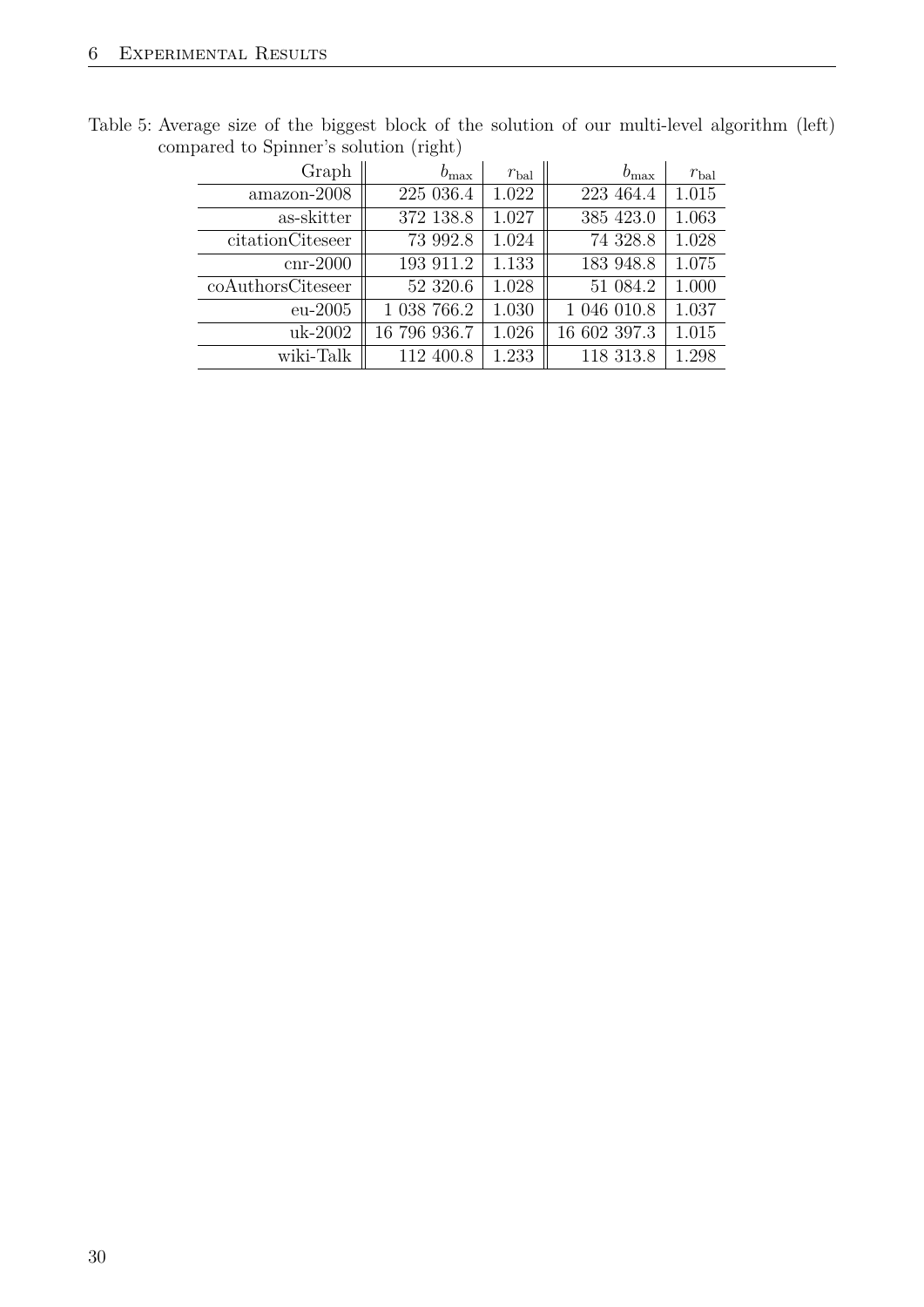## <span id="page-30-0"></span>**7 Conclusion & Outlook**

We have introduced the first multi-level graph partitioning in a Think Like a Vertex Model. It is integrated into the Giraph framework and implemented in a scalable way. We presented the changes we made to use Spinner as a multi-level clustering and local optimizing algorithm and how we use the initial partition computed by KaHIP. In the implementation chapter we explained the way we differentiate between levels based on the ID of a vertex and which optimizations we use. When comparing our algorithm to our main contender Spinner, our experiments have shown that we compute partitions with vastly superior global cut that usually fulfil the balance constraint and are never worse than Spinner. The cost for this, due to the more complex approach, is that our runtime is 3 to 20 times slower. However, this is mostly due to the contraction phase and can be solved in future implementations. Other works have shown that using a computed graph partition to distribute vertices can vastly improve application performance, so our algorithm is interesting for any problem that requires a high-quality graph partition.

#### <span id="page-30-1"></span>**7.1 Future Work**

The most obvious extension of our work would be employing techniques to make contraction faster. To achieve this, the number of partitions must be minimized very quickly to reduce the number of aggregators, e.g. through a phase of constant length at the beginning of the first contraction that merges blocks faster than the current clustering scheme. If a significant reduction in coarsening runtime is achieved, our algorithm will have a runtime comparable to Spinner while computing vastly superior partitions. Another possible extension would be to add the ability to repartition a graph due to a change of the state (e.g. vertices removed/added, partitions removed/added,  $\ldots$ ) like in Spinner. This is very useful to reduce computation overhead when using the partition to distribute the graph in Giraph but will not work as well as it does in Spinner since the multi-level approach still needs to execute initial partitioning and uncoarsening from scratch.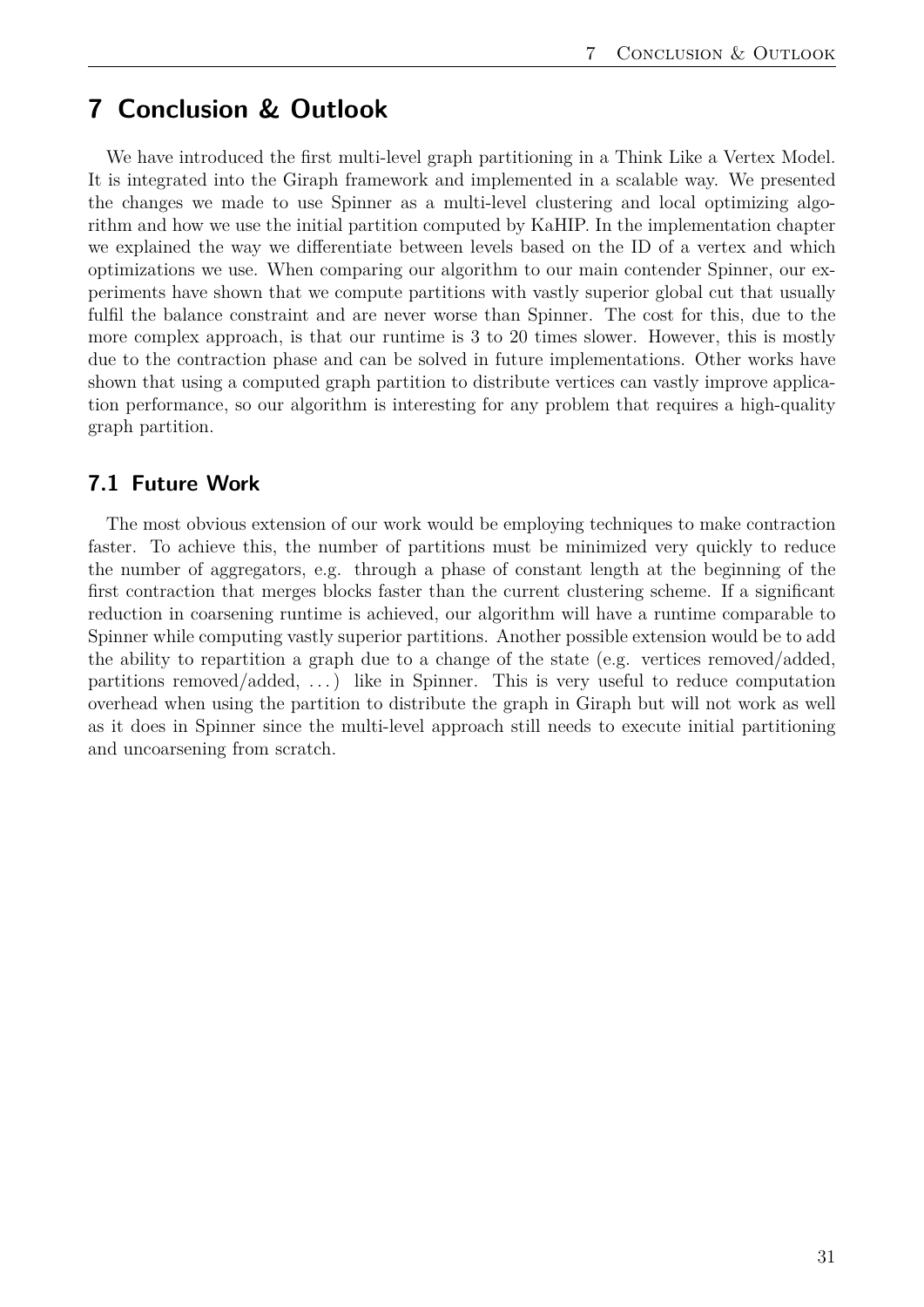## **References**

- <span id="page-31-14"></span>[1] *10th DIMACS implementation challenge website*. [http://www.cc.gatech.edu/](http://www.cc.gatech.edu/dimacs10/archive/clustering.shtml) [dimacs10/archive/clustering.shtml](http://www.cc.gatech.edu/dimacs10/archive/clustering.shtml). Retrieved on 01/11/2015.
- <span id="page-31-8"></span>[2] *Apache Giraph Project*. <http://giraph.apache.org/>, 2012. Retrieved on 01/11/2015.
- <span id="page-31-0"></span>[3] Alpert, Charles J and Andrew B Kahng: *Recent directions in netlist partitioning: a survey*. Integration, the VLSI journal, 19(1):1–81, 1995.
- <span id="page-31-1"></span>[4] Alpert, Charles J, Andrew B Kahng and So-Zen Yao: *Spectral partitioning with multiple eigenvectors*. Discrete Applied Mathematics, 90(1):3–26, 1999.
- <span id="page-31-10"></span>[5] Andreev, Konstantin and Harald Räcke: *Balanced Graph Partitioning*. In *Proceedings of the Sixteenth Annual ACM Symposium on Parallelism in Algorithms and Architectures*, SPAA '04, pages 120–124, New York, NY, USA, 2004. ACM.
- <span id="page-31-11"></span>[6] Bichot, Charles-Edmond and Patrick Siarry: *Graph partitioning*. John Wiley & Sons, 2013.
- <span id="page-31-16"></span>[7] Boldi, Paolo, Marco Rosa, Massimo Santini and Sebastiano Vigna: *Layered Label Propagation: A MultiResolution Coordinate-Free Ordering for Compressing Social Networks*. In *Proceedings of the 20th international conference on World Wide Web*. ACM Press, 2011.
- <span id="page-31-15"></span>[8] Boldi, Paolo and Sebastiano Vigna: *The WebGraph Framework I: Compression Techniques*. In *Proc. of the Thirteenth International World Wide Web Conference (WWW 2004)*, pages 595–601, Manhattan, USA, 2004. ACM Press.
- <span id="page-31-7"></span>[9] Buluç, Aydin, Henning Meyerhenke, Ilya Safro, Peter Sanders and Christian Schulz: *Recent Advances in Graph Partitioning*. CoRR, abs/1311.3144, 2013.
- <span id="page-31-4"></span>[10] CATALYÜREK, ÜMIT V and CEVDET AYKANAT: *Decomposing irregularly sparse matrices for parallel matrix-vector multiplication*. In *Parallel algorithms for irregularly structured problems*, pages 75–86. Springer, 1996.
- <span id="page-31-3"></span>[11] Delling, Daniel, Andrew V. Goldberg, Thomas Pajor and Renato F. Werneck: *Customizable Route Planning*. In *Proceedings of the 10th International Symposium on Experimental Algorithms (SEA'11)*, Lecture Notes in Computer Science. Springer Verlag, May 2011.
- <span id="page-31-12"></span>[12] Fiduccia, C. M. and R. M. Mattheyses: *A Linear-time Heuristic for Improving Network Partitions*. In *Proceedings of the 19th Design Automation Conference*, DAC '82, pages 175–181, Piscataway, NJ, USA, 1982. IEEE Press.
- <span id="page-31-5"></span>[13] FIETZ, JONAS, MATHIAS J KRAUSE, CHRISTIAN SCHULZ, PETER SANDERS and VINcent Heuveline: *Optimized hybrid parallel lattice Boltzmann fluid flow simulations on complex geometries*. In *Euro-Par 2012 Parallel Processing*, pages 818–829. Springer, 2012.
- <span id="page-31-9"></span>[14] Garey, M. R., D. S. Johnson and L. Stockmeyer: *Some Simplified NP-complete Problems*. In *Proceedings of the Sixth Annual ACM Symposium on Theory of Computing*, STOC '74, pages 47–63, New York, NY, USA, 1974. ACM.
- <span id="page-31-13"></span>[15] Hendrickson, B.: *Chaco: Software for Partitioning Graphs*. [http://www.cs.sandia.](http://www.cs.sandia.gov/CRF/chac_p2.html) [gov/CRF/chac\\_p2.html](http://www.cs.sandia.gov/CRF/chac_p2.html). Retrieved on 08/11/2015.
- <span id="page-31-6"></span>[16] Karypis, George and Vipin Kumar: *A Parallel Algorithm for Multilevel Graph Partitioning and Sparse Matrix Ordering*. J. Parallel Distrib. Comput., 48(1):71–95, January 1998.
- <span id="page-31-2"></span>[17] Kieritz, Tim, Dennis Luxen, Peter Sanders and Christian Vetter: *Distributed time-dependent contraction hierarchies*. In *Experimental Algorithms*, pages 83–93. Springer, 2010.